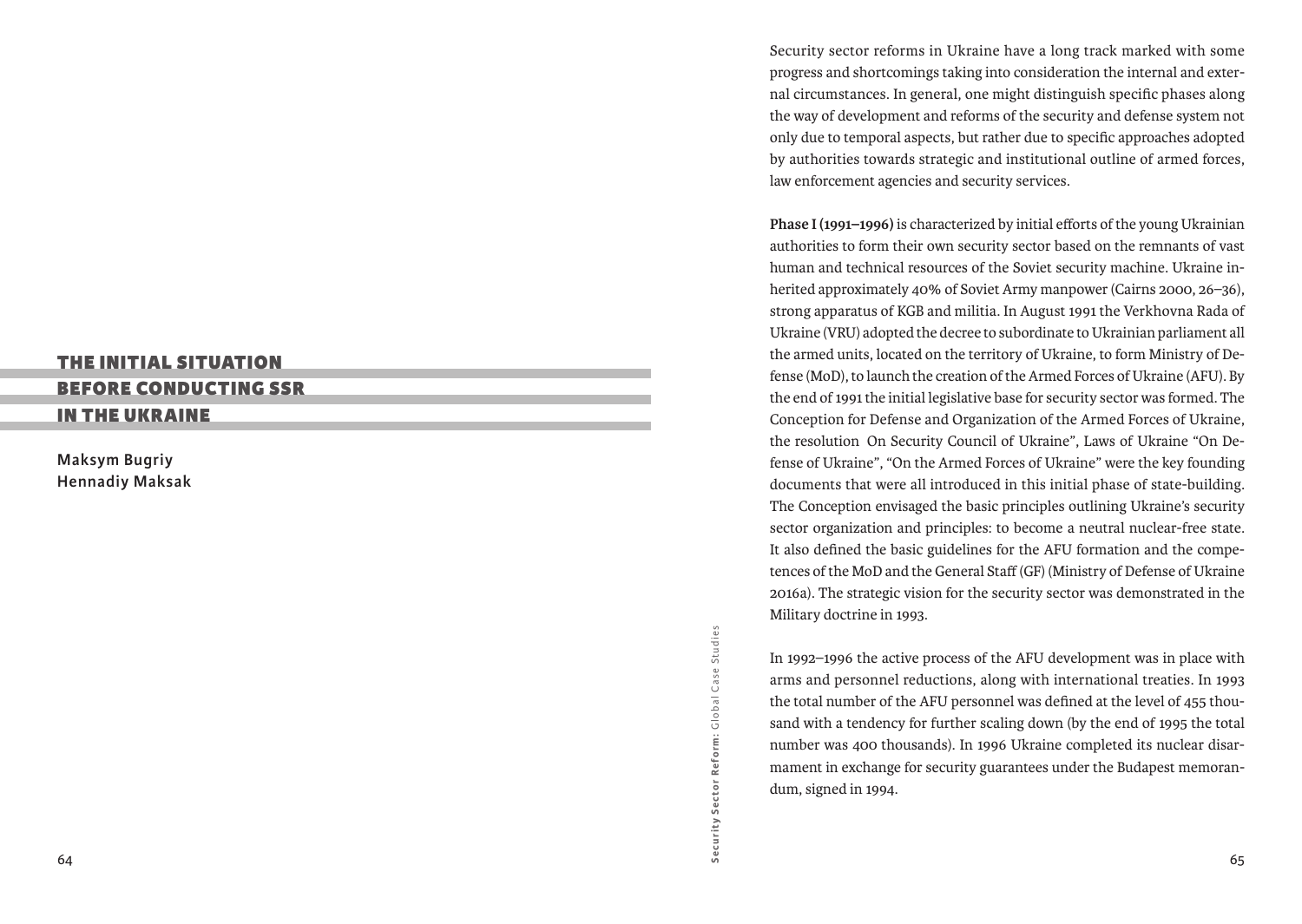Simultaneously with building of the AFU other elements of security sector underwent changes as well: National Security Service of Ukraine (from 1992 on the Security Service of Ukraine, SBU), State Committee for Border Protection (SCBP), Border Guard Forces and Department for State Protection. The intelligence community was formed with participation of intelligence units of SBU, MOD and SCBP. The National Security Council was active as an advisory body under the President of Ukraine in the period of 1992–1996.

**Phase II (1997–2000)** began in 1997 and was accompanied by re-drafting of some strategic documents, redistribution of powers in the security sector (under the Constitution of Ukraine, newly adopted in 1996), and expansion of cooperation with NATO. In 1996 the National Security and Defense Council of Ukraine (NSDC) was established as a constitutional body for coordination and control of executive institutions in the security sector. In 1997 the Conception of National Security of Ukraine laid down the principles and strategic vision of security sector activity relating to the set of internal and external threats.

Furthermore, in 1997 the Charter on a Distinctive Partnership between NATO and Ukraine was signed. Under the framework of intensified cooperation the joint working group for defense reform was organized by the end of that year. Ukraine also started to actively participate in the peacekeeping missions (IFOR, SFOR, KFOR) which naturally contributed to approximation to some NATO standards.

In 1997 the State Program for Building and Development of the Armed Forces of Ukraine 2005 was adopted, as well as special regulations for MOD and GS were elaborated and approved. These documents have clarified the powers of the institutions and paved the way for the democratic civil control in the defense sector. The very same year for the first time the cycle of strategic planning has taken place. On its basis the Strategic Decision for the Application of the Armed Forces has been made by President L. Kuchma. In 1998 a new military-administrative division of the territory of Ukraine was introduced, with the substitution of military districts with operational command divisions, as well as improvements to the logistics system. At the end of 1999

Security Sector Reform: Global Case Studies G lobal Case Studies Security Sector Reform:

the size of the Armed Forces was approved at the level of 400 thousand (310 thousand military and 90 thousand civil personnel) (Ministry of Defense of Ukraine 2016).

In 1999 the President of Ukraine declared the necessity for optimizing the structure and number of military units subordinated to other law enforcement agencies, namely, to the Ministry of Interior, SBU and Border Guard Forces (Razumkov Center 2000, 14–27).

**Phase III (2000–2004)** was characterized by extended attention towards other elements of the security sector against the backdrop of Ukrainian commitments in cooperation with NATO (within the framework of the Ukraine-NATO Action Plan, 2002).

The new State Program of Reform and Development of the Armed Forces of Ukraine by 2005 was adopted long before the previous document has come to end of life. Inter alia, the provisions of this document proposed to introduce functional structures such as the Joint Rapid Reaction Forces, Main Defense Forces and Strategic Reserve. In 2002 a step toward professionalization of the AFU appeared with the adoption of the State Program of Transition to Manning of the Armed Forces of Ukraine on the Contract Basis by 2015.

In 2001 the Commission for Law Enforcement Agencies Reform was established by the president of Ukraine. It has been operational for the period up to 2004. Although any conceptual document has not been elaborated as for the whole sector, some agencies have experienced positive transformations. In 2000 a state program was adopted with the task to develop the Border Guard Forces. As a direct result of the program the State Border Guard Service was created in the 2003 with a more European profile in structure and functions. In 2001 the Law "On Intelligence Bodies of Ukraine" was adopted and in 2004–2005 the Foreign Intelligence Service was established by separating the relevant body from the SSU. It has been also done to follow European experience. Besides the intelligence activity, some legal steps have been undertaken to describe the scope of the counter-intelligence (2002) and antiterrorist activity (2003) (Pylypchuk 2013, 115–121). In the 2002–2003 period,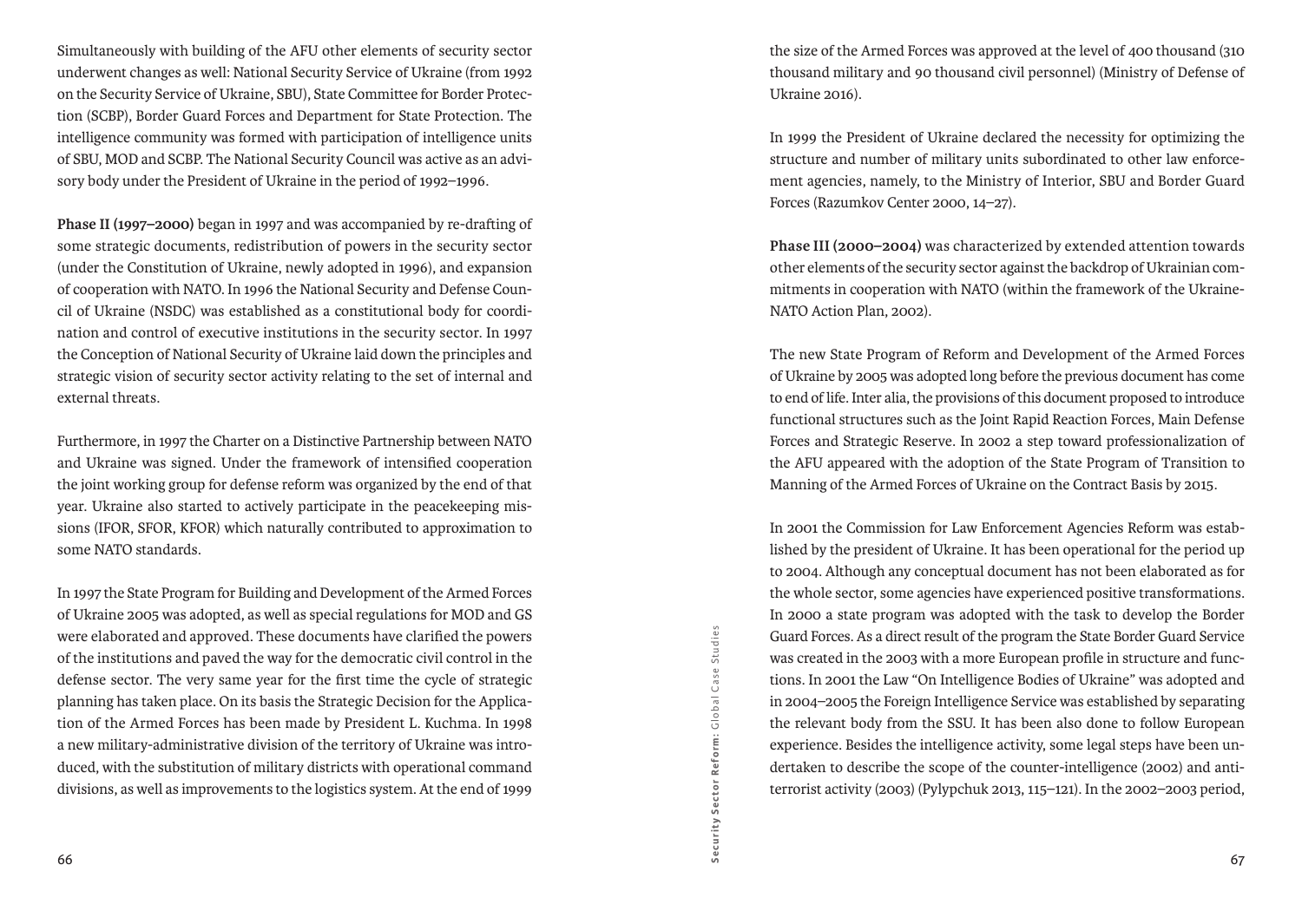the Ministry of Interior and the Ministry of Emergency Situation has undergone a reform process in terms of its structure and the number of personnel.

New Laws "On National Security of Ukraine" and "On Democratic Civil Control Over the Military Organization and Law Enforcement Bodies of the State" were passed in 2003, revamping and strengthening the legal basis that formed the principles of the democratic control over security governance. In 2003–2004 the defense review was conducted with an aim to bring defense planning to the benchmarks of leading countries. The Strategic Defense Bulletin has been issued as a result, demonstrating the level of the AFU's relevance to the current military-strategic situation, identifying the official vision of the future model of the Armed Forces, gradual transformation towards the achievement of the ultimate goals of the military reform (Razumkov Center 2004, 2–26). Correspondingly, in June 2014 a new Military Doctrine of Ukraine was approved with clear indication for the EU and NATO membership aspirations. Nevertheless, already in July 2004 the text of the Doctrine was changed, eliminating the pledge for membership as an outcome of the change of the foreign policy orientation of the Ukrainian authorities.

**Phase IV (2005–2009)** was focused on the intensification of cooperation with the EU and NATO, transition to the European form of strategic assessment and planning, in addition to strengthening of democratic civil control at the strategic level due as a result of constitutional changes (parliamentarypresidential model of governance). With Yushchenko's election to the presidential post, in April 2005 the Military Doctrine of Ukraine was changed again to bring back the provision of NATO membership as a goal and security prerequisite.

In 2005 the State Program for Development of the Armed Forces for 2006– 2011 was elaborated. Scholars agree that for the first time it has been based on the projected indicators of the financial and resource support. The list of threats has been constructed according to specific scenarios with relevant specific terms of preparation, indicating the capabilities needed to perform the tasks (Melnyk 2010, 42–45). But despite the positive changes which tool

place in 2005–2008 towards implementing NATO standards in the defense sector, chronic underfunding of the reform process put the Armed Forces on the brink of early irreversible collapse (Gorbulin 2009). In 2008 the second defense review was set in motion in order to identify required capabilities and a perspective model of defense system to be implemented in the new development program for 2011–2016.

In 2007 in joint efforts of the NSDC and some law enforcement agencies the Comprehensive Review of Security Sector of Ukraine has taken place. The National Security Strategy of Ukraine, the Conception for Reform of the Security Service of Ukraine, the Conception for Reform of the State Border Guard Agency has been worked out on the provisions of the review. In the end however, some of the conceptions did not lead to tangible results due to lack of the financial resources.

**Phase V (2010–2013)** was featured with a new shift in foreign policy orientation against the backdrop of Yanukovich's coming into presidential office. In 2010 the Law "On Domestic and Foreign Policy" declared neutral status of Ukraine. The reinstating of the Constitution of Ukraine in its 1996 version has narrowed the possibility for parliamentary control over the security sector. In 2012 new National Security Strategy and Military Doctrine of Ukraine emerged. Strategic Defense Bulletin was issued in 2012, two years after its completion (2010) with major corrections justifying the changes in security policy. Furthermore, new Conception for Reform and Development of the Armed Forces of Ukraine by 2017 was introduced.

On the declaratory level, there were plans to introduce also a new conception for the reform of law enforcement agencies but by the end of 2013 it has failed to materialize. Contrary to vows to stabilize the armed forces the shift of preference towards other elements of the security sector was noticeable. For instance, the state budget 2013 foresaw the reduction of the MoD expenditures by 7% while there was an increase in spending of the MoI (3%), the SSU (4. 4%) and the General Prosecutor's Office (17.2%). Such a distortion in funding has been accompanied by appointing of senior officials in the security sector on the basis of personal loyalty and belonging to the Yanukovich

Security Sector Reform:

Security Sector Reform: Global Case Studies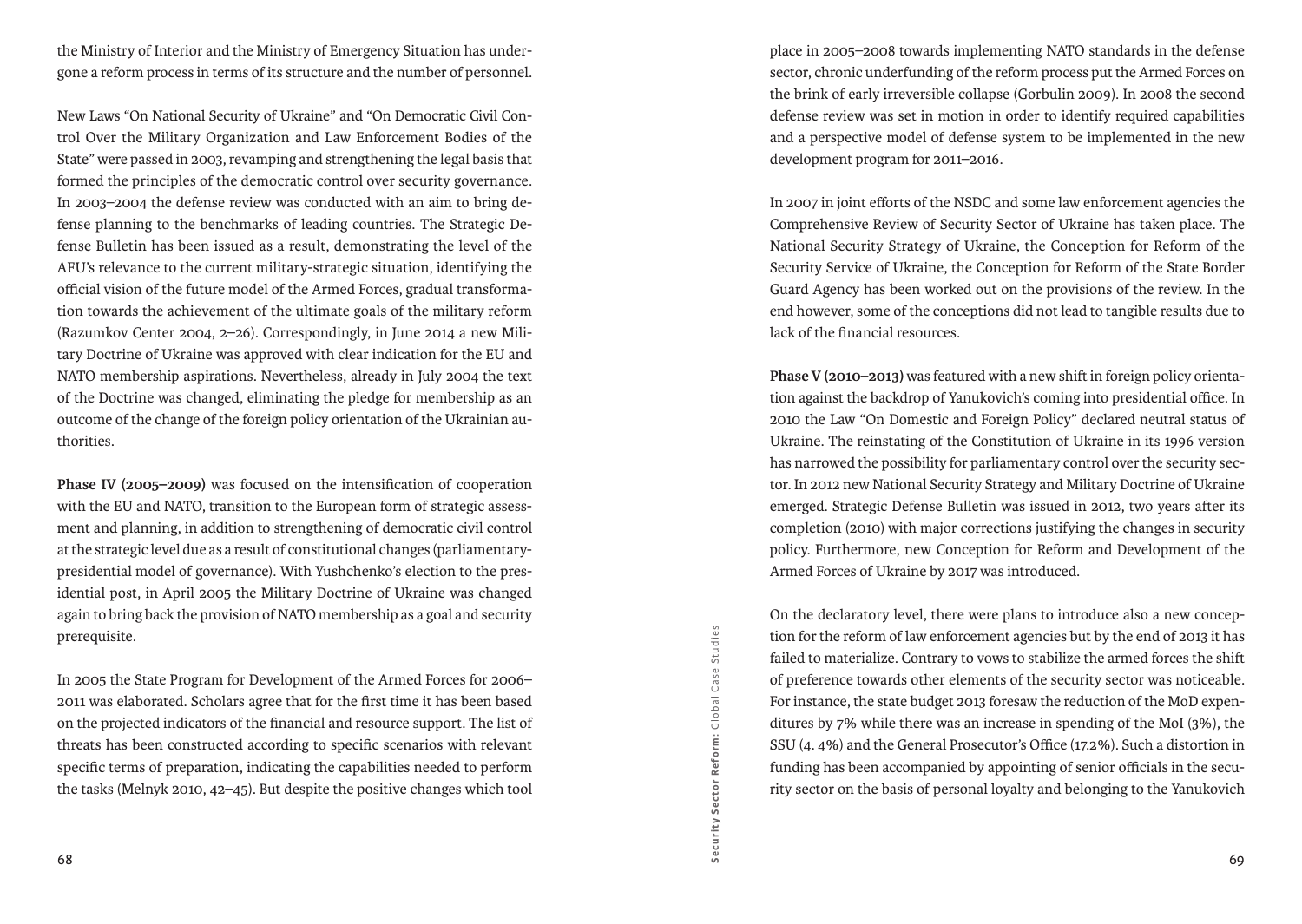"family" clan. Their readiness to apply security services and law enforcement agencies for private and political reasons was amply demonstrated during the tragic Maidan events in 2013–2014 with bloody crackdowns on the protesters, killing hundreds of unarmed citizens.

**Phase VI (2014 – present)** started against the backdrop of sharp political crisis in Ukraine, Russian military aggression in Crimea and later Donbass, with the Yanukovych's ousting as president and subsequent escape to Russia with the assistance of Russian security services**.** This period is characterized as civic-sector driven reflection on the past reform failures and hence realization of the need for change. Initial reform efforts were concentrated at the level of vision and pilot projects in selected areas, with the government lacking the political will to spearhead deeper changes.

## **The main driving forces and motivation for the reform**

Before the start of the current phase in 2014, the low level of the implementation of security sector reforms was determined by the following factors:

- • Predominately declarative strategic documents in the field of security and defense, the lack of clear definition of sources of threats, absence of scenario-based approach in strategic planning, vague identification of the problems the Armed Forces and other elements of the security sector were facing;
- • Permanent underfunding of the reform programs (state, target, sectorbased) for security sector, imbalanced defense budgets.
- • Strong powers of the President embedded in the Constitution which hindered the establishing of relevant democratic civil control over security sector from the side of the parliament and government, let alone the civil society.

• Frequent changes in foreign policy orientation of Ukraine under pressure from Russia vis-à-vis political, economic and energy leverages.

Amid all the shortcomings mentioned above the previous defense sector reform experience has also shaped in some ways the outline of the current approach to the transformations undertaken in the AFU and the MoD. First, the basic legal framework has been already in place and steps in strategic planning and comprehensive defense sector review have been taken as well.

The Russian annexation of Crimea and covert occupation of the territory of the Donbass region have triggered a new demand for reforms in the security sector. Compared to previous phases before 2014 this time Ukrainian authorities faced a real military threat stemming from the aggressive military policy of Russia. On the verge of survival, the crisis situation prompted new elites to produce unusual solutions under unusual circumstances. Ukrainian society realized that the Armed Forces and security agencies failed to perform because of chronic underfunding, but also because of wrong strategic threat assessment. The first step was to put in place parallel efforts to defend the Ukrainian territory and to unleash a reform process in the security sector. Both tracks were indispensable as the capabilities of defense and lawenforcement agencies and the AFU were not adequate to tackle the military and security challenges. In fact, since 2010 Russia by virtue of various tools has directly contributed to the deplorable situation in the defense and security sector (National Institute for Strategic Studies 2016, 19). Nevertheless, this bitter experience of overcoming the current crisis, detection and correction of errors in strategic and tactical planning, military command and interoperability in performing the tasks now serves as a reference point for creating a new security and defense architecture for Ukraine.

The second motivation to go ahead with security sector reform in Ukraine was the pro-European and pro-Euroatlantic orientation of new political elites which came into office with the pledges to enhance cooperation with the EU and NATO, to restore sovereignty and territorial integrity, to begin an overall reform process in the country with urgent focus on introducing European models for the defense sector. Many of the Ukrainian efforts in this

Security Sector Reform:

Security Sector Reform: Global Case Studies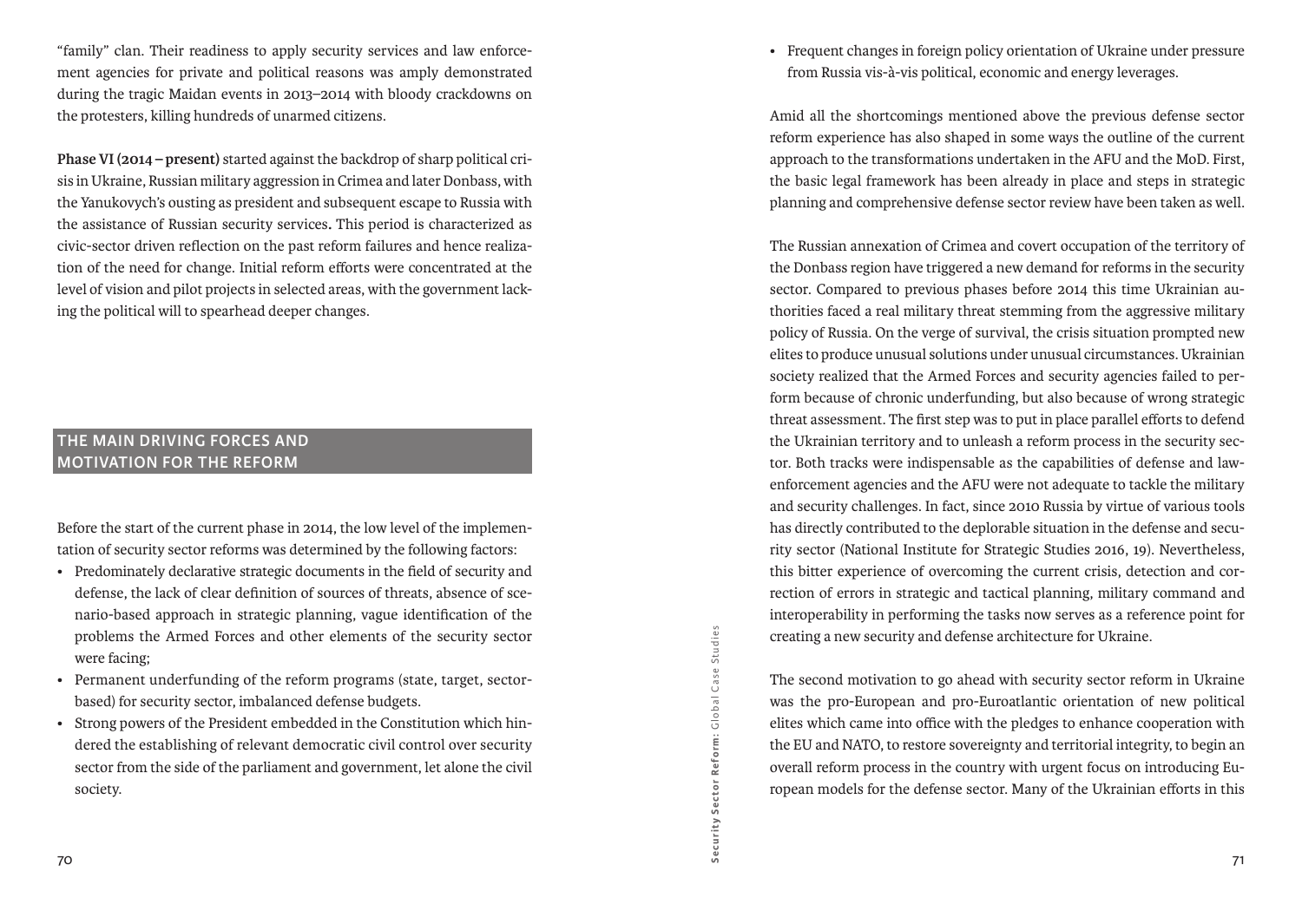realm would never become a reality without international assistance from several partner countries and international organizations. Ukraine's clear orientation towards the Western allies in modernizing its outdated military structures in conjunction with their readiness to continue to provide comprehensive assistance is a good precondition for the reform's progress. Along these lines, the draft Strategic Defense Bulletin of Ukraine envisages several areas of cooperation as defense reform's driving forces:

- • Engagement of military and civic personnel trained in NATO and EU military schools;
- • Financial and technical assistance from the USA, NATO and EU memberstates, as stated in the Charter on a Distinctive Partnership between Ukraine and the North Atlantic Treaty Organization with regards to support for the sovereignty, independence and territorial integrity of Ukraine;
- • Enhanced cooperation with NATO, the introduction of NATO standards in all spheres of military activities and achievements of the criteria required for membership in this organization under direct support of foreign experts, advisers on defense issues (Ministry of Defense of Ukraine 2016, ch.4).

Robust peacekeeping experience of the Ukrainian Armed Forces in different forms and shapes of peacekeeping missions under umbrellas of UN, NATO, OSCE and UE creates good precedents for joint capabilities initiatives. Around 40,000 of Ukrainian troops, military and security experts have participated in more than 30 international peacekeeping missions around the globe since gaining independence in 1991. Now Ukraine is present in 10 missions (Ministry of Defense of Ukraine 2016). Despite such an active involvement this conflict-prevention and conflict-resolution activity was not enough for Ukraine to generate the potential to prevent the Russian aggression. Nevertheless, one should admit that it created the basic preconditions for the adoption of some NATO standards with regard to reaching high interoperability level in fields of common responsibility with partner-countries.

As yet another driving force, there was a strong demand from the civil society for a reliable defense sector capable to counteract Russian incursions

in Donbass and Crimea. Grassroots determination played a crucial role in blocking the spread of the Russian hybrid warfare tactics in Ukraine's southern and western regions. That said, public's engagement has been registered in two main areas: volunteer movement in Ukraine as a continuation of the Revolution of Dignity (also known as Euroamidan protests). Many civic activists ventured to the areas of anti-terrorist operation as part of the mobilization process to empower military resilience, restore public order and provide logistical support. In this vein, one should not forget the donations from vast number of Ukrainian businesses and private individuals to cover the needs of the AFU and other military formations. These efforts have helped considerably in reforming the logistics system and saving many lives of Ukrainian servicemen and civilians alike.

Others have joined volunteer battalions to assist regular Armed Forces units in fighting the Russia-backed separatists in Donetsk and Lugansk regions. To respond to such a strong appeal from society and to regain state control over the military machine, the Ukrainian authorities had to bring these battalions into fold of legitimate security sector institutions, which has contributed crucially to the pace of the defense reform undertaken in 2014–2015.

Another facet of civil society's involvement appeared in the form of strong interest of Ukrainian expert community to take part in elaboration of security sector's reform and the monitoring of its progress. Scholars and experts from prominent Ukrainian think-tanks, namely, from the Razumkov Center, the Center for Army, Conversion and Disarmament Studies, some other analytic institutions with profound portfolio in defense and security sector studies have been engaged in the consultation process (Razumkov Center 2015).

Within the framework of the Reanimation Package of Reforms, a joint initiative of civic activists and experts was established. These have united in 2014 under the banner of a working group on national security and defense to facilitate implementation of reforms in Ukraine. The experts from this group are involved in assessment of the legislative support for security sector reform (Reanimation Package of Reforms 2016).

Security Sector Reform: Global Case Studies G lobal Case Studies Security Sector Reform: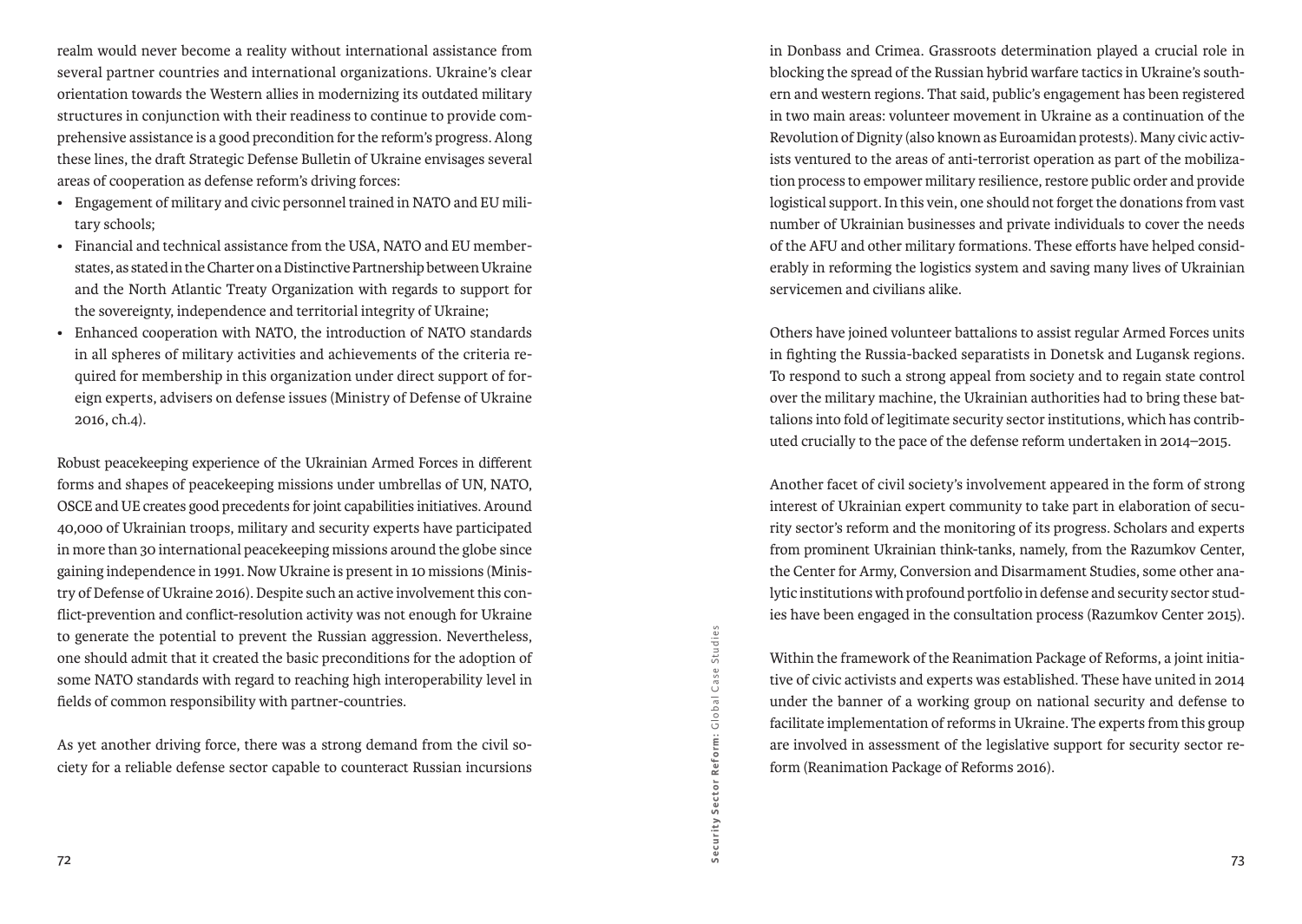Compared to the past phases when there was a clear lack of political engagement in security sector reform, the situation has changed drastically with high-profile post-Maidan political figures coming to power in February 2014. Partly due to the open military aggression of Russia, partly taking into consideration the civil sector's pressure on the agenda-setting, the issue of comprehensive and deep security sector reform has made it onto the official priority list. In May 2014 during the pre-term presidential elections in Ukraine, Petro Poroshenko, the then Minister of Trade and Economic Development vowed to increase significantly funding for restoration, modernization and strengthening of the Armed Forces and other structures which take part in defending Ukraine against external aggression. At the same time the need for reform of law enforcement agencies has been articulated as well.

Moreover, all the parliamentary political parties which have formed the "European Ukraine" coalition in the VRU in their election manifests addressed the issue of strengthening the country's defense. In the coalition agreement the mention of security sector reform came first with special stress on: reform of the security system, reform of the Armed Forces of Ukraine, reform of the military-industrial complex, optimization of the National Guard of Ukraine and the Security Service of Ukraine, definition of the status of temporarily occupied territories (Verkhovna Rada of Ukraine 2014, ch.1). In terms of democratic oversight and parliamentary control over the security sector, some representatives of political factions in the Committee on National Security and Defense demonstrated real interest to be actively involved in the reform process and be advised by experts from the civil society.

Nevertheless, the remnants of the corrupt bureaucratic system made the reform process still protracted and painful when it came to the real political decisions to be implemented. It resulted in the delaying of some crucial decisions or in misunderstanding between different institutions involved in security sector reform.

In 2014 in order to shape the new foreign policy and security orientation of Ukraine, which would contribute to the strengthening of security and ability to restore its territorial integrity, the decision was made to reject the nonblock status of Ukraine. This helped to enact more effective mechanisms of cooperation with external partners, including assistance in security sector reforms (Ministry of Defense of Ukraine 2015).

In line with this decision, in the spring of 2014, the Comprehensive Security Sector Review started but later was narrowed to the defense sector only. Other security sector resorts have initiated their own plans and programs for reforms. In 2015 new National Security Strategy and Military Doctrine of Ukraine came into action. What one can consider as positive, these strategic documents openly state that Ukraine regards the policy of Russian Federation as a source of military threat (Razumkov Center 2016).

But there are some shortcomings, which were revealed along the way related to the strategic vision. One of them is an absence of the overall strategy for security sector reforms. By the end of 2015, the comprehensive security sector review has not been conducted yet. And this document is crucial to launch reforms in specific security resorts (Butusov 2015). One of the main reasons of the slow rate of reform is the absence of the political will, with the government as the main stakeholder.

Moreover, there is the slow pace in introducing the regulatory framework in the security sector in terms of consistency and compliance with real threats, which under the on-going military aggression against the country is very dangerous. Thus, for example, by the end of 2015 the State Program of Armament and Military Equipment of the Armed Forces of Ukraine was still under development.

Experts of the Razumkov Center point out the following problems which are still on the agenda and hamper the overall progress: structural excessiveness and functional insufficiency as regards to the current threats the Ukrainian institutions face; insufficient manning with professional staff; narrow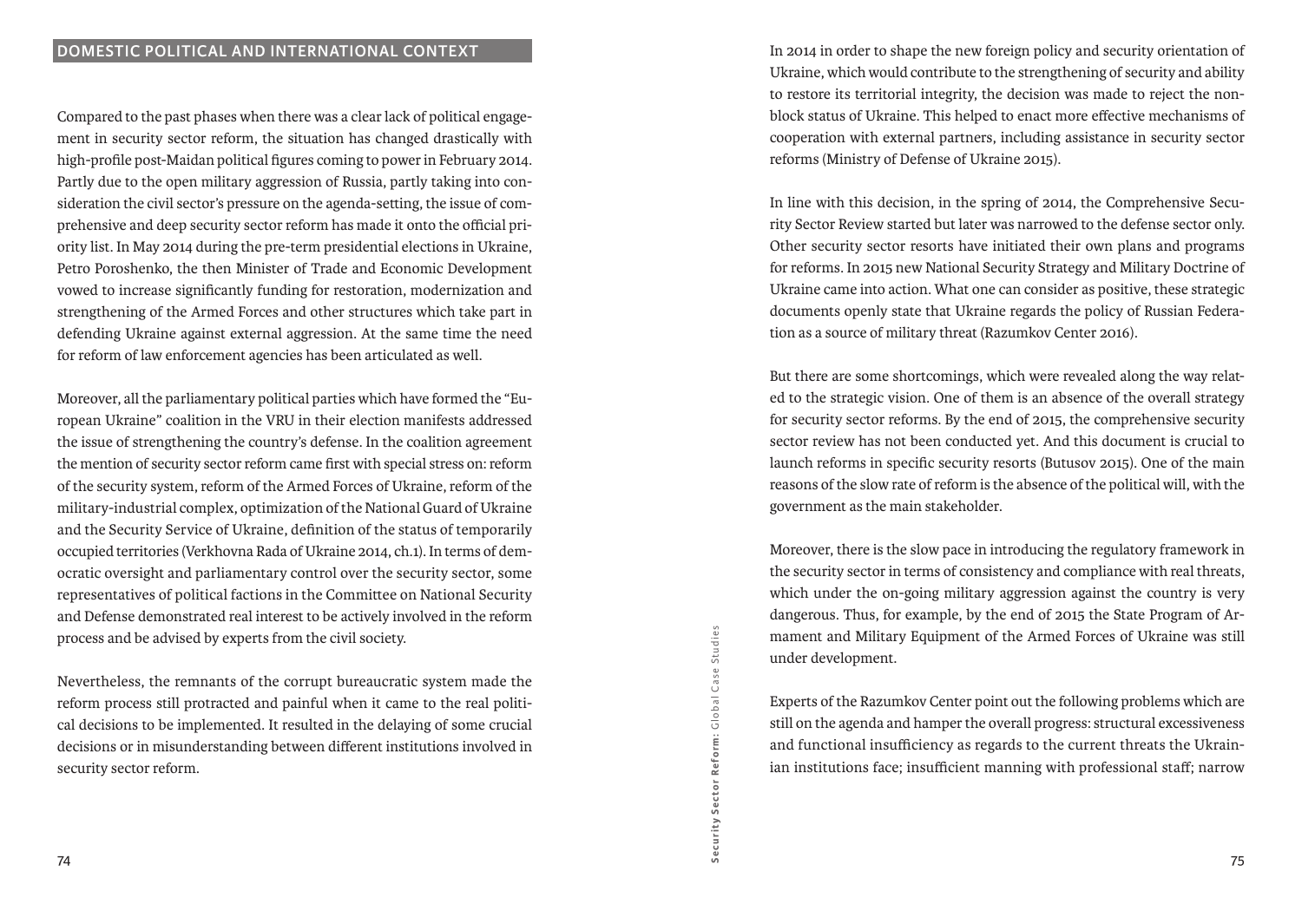departmental approach to the development and introduction of compatibility mechanisms (Razumkov Center 2016).

One might distinguish within the international political and security environment both challenges and opportunities for the security sector reform in Ukraine. Among the core challenges are:

- • Complete disregard of Russian authorities for international order and territorial integrity guarantees under the Final Helsinki Act of 1975, constant interference in internal affairs of neighboring states;
- • Inability of the universal and regional security organizations, namely the UN and OSCE, to prevent and resolve conflicts, connected to aggressive policy of Russia in the region of the Eastern Europe and Southern Caucasus;
- • Underestimation by the international actors in the region (the EU and NATO) of Russia's resolve to counteract any integration attempt towards the states in post-Soviet space with economic, energy and military means.
- • Failure to fulfill international obligations to guarantee security to Ukraine by signatories (the USA, the Great Britain, let alone Russian Federation) under Budapest memorandum (Memorandum on Security Assurances in connection with Ukraine's accession to the Treaty on the Non-Proliferation of Nuclear Weapons) of 1994;
- • Uncomfortable dilemma for international actors like the European Union and the USA to exert pressure on Russia and to cooperate with it on other security issues of global and regional scale;

To existing opportunities one may add confirmation of position in support of the sovereignty and territorial integrity of Ukraine from the side of the UN, OSCE, NATO, EU, individual member states and their groups. They remain consistent in providing full support to developing the defense capabilities and strengthening the Armed Forces in Ukraine.

# **Priorities, principles, goals of Security Sector Reform**

Despite Ukraine's previous reform efforts over the 25 years of country's independence, the current stage of the security sector and defense reform resembles a starting point. Ukraine has to define some key concepts and develop the vision and strategy of reform beginning with the very definition of the 'security and defense sector' as opposite to the Soviet and Russian concept of "military organization of the state". Experts of the National Institute for Strategic Studies Presidential think tank stated that the 'security and defense sector is unitarily managed assembly of state government bodies, law enforcement agencies and special bodies and services, whose activities are directed at the protection of national interests from external and internal threats through the conduct of special measures, lawful coercion, or the use of arms within the assigned authority" (Reznikova, Tsiukalo, and Payvoda 2015).

The National Security Strategy adopted in May 2015 acknowledges that Ukraine's security sector is not yet in place – its goal is "to complete the formation" of effective and efficient security sector (Verkhovna Rada of Ukraine 2015). The overall quality of strategic documents improved in 2014–2015 and Ukraine ceased following the Russian planning school of thought – instead it keeps "going westward". The Military Doctrine adopted in September 2015 was an important step forward in the nation's strategic planning as it was more oriented towards Western defense strategies, rather than Russia's military doctrine. Furthermore, government experts drafted key documents with the inputs from international and domestic civil society experts.

One may infer that Ukraine applies the following reform priorities and principles to its Security and Defense Sector Reform:

- Russia as the source of long-term security threat therefore the security sector should be able to oppose this threat. Additionally, the provision of security is also to address internal security and respond to the transnational and global threats affecting Ukraine.
- Self-reliance: Ukraine acknowledges that it will not be a member of any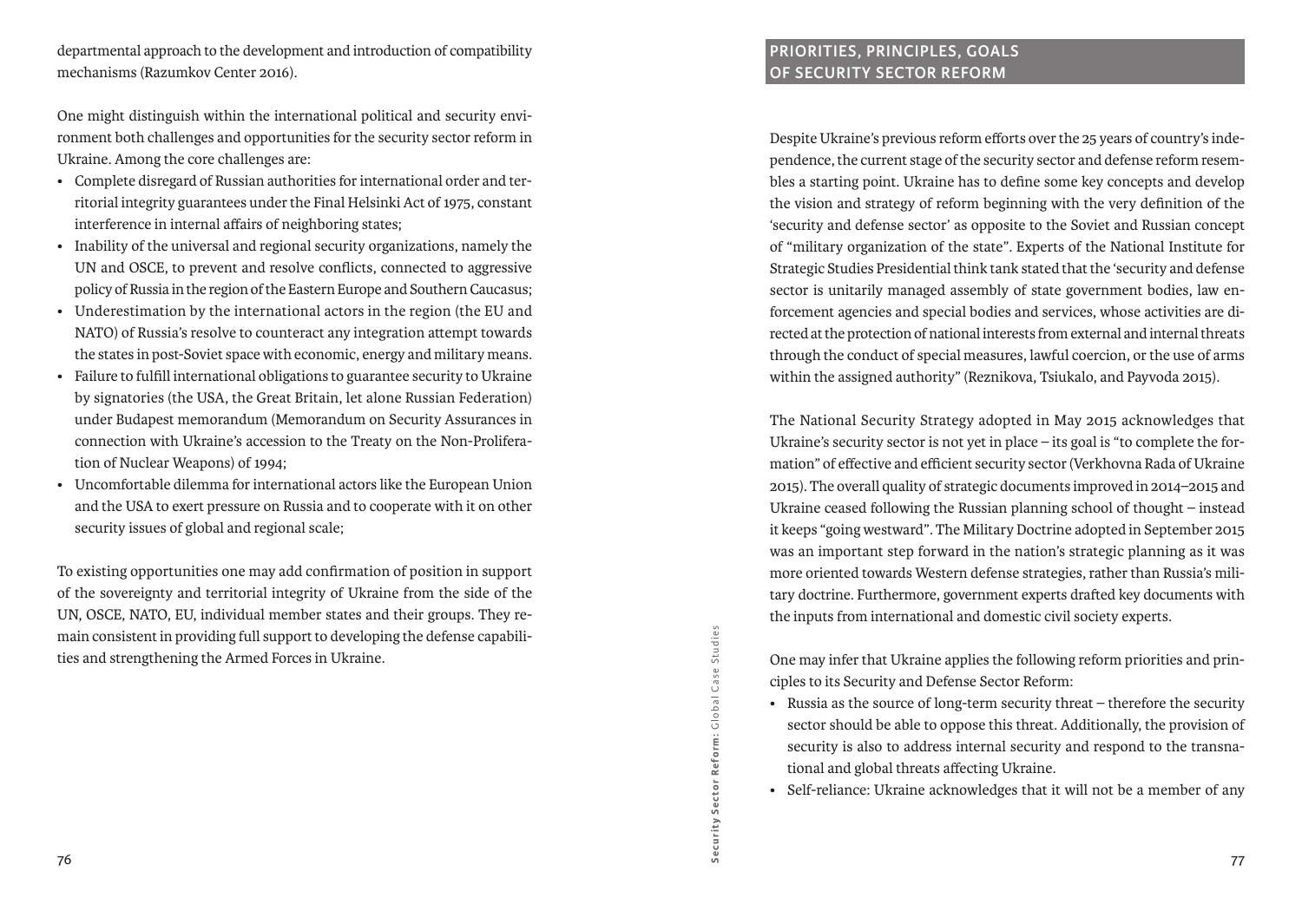collective security system in the mid-term and has to provide security mainly from its own resources.

- • Combination of effectiveness and efficiency in the security and defense sector. Ukraine acknowledges limited economic, and essentially also knowledge and cadre resources, at its disposal at this stage and seeks to reform the framework in accordance with such resource scarcity.
- The primacy of human security over state security. This signifies notable value difference from Russia, which has the opposite hierarchy.
- • Euroatlantic orientation. While Ukraine is not a member of Western military alliances, it strives to qualify for NATO membership and cooperates with EU security institutions.

EU member states' discourse on the comprehensive approach to national security and defense was not yet fully adopted in Ukrainian security discourse. But one characteristic of the reform is that the civil society is playing strong and often the leading role in this regard. This shapes in a specific way the society-wide approach in Ukraine to national security.

It is also true that Ukraine's security sector reform is currently first and foremost driven by functional need for the nation to have effective and efficient Armed Forces and other elements of the security sector capable to counter Russian aggression, provide deterrent capabilities, and assure that Russia is not able to take the advantage of the malfunctioning internal security system.

Ukraine moving westward seems to be a shared vision among the government, experts and activists. While before 2014, cooperation with NATO continued despite the former president Viktor Yanukovych's non-bloc policy, NATO was regarded by the security establishment during Yanukovych's administration largely as provider of scarce financial and material resources for training and exercise. Presently, Ukraine's elites realize that Ukraine has to rely primarily on its own defense capabilities, thus NATO integration became the synonym of standards of excellence for Ukraine to reform its security and defense sector. The National Security Strategy stipulated that Ukraine should deepen its cooperation with NATO in order to reach the criteria to qualify for NATO membership.

Some principles of the Security Sector Reform were recently defined in the National Security and Defense Sector Development Concept Document adopted by the NSDC on March 4 and approved by Presidential Order (President of Ukraine official website 2016 a):

- The concept document was based on comprehensive security and defense sector review and is based on a mid-term planning horizon
- • Crisis management framework of security provision was introduced, with Russia viewed as a the most significant long-term source of security threat
- • Two quantitative goals stipulated the security and defense expenditure to be not less than 5 percent of the GDP, the national defense expenditures no less than 3 percent and the defense industry expenditures no less than 0.5 percent of the GDP.
- • Among the objectives of the SSR were the restoration of Ukraine's territorial integrity, cyber security and individual security. The latter emphasis on the individual remarkably separates Ukraine from Russia that puts state security as its top priority. Among other likely threats were global threats of terrorism, proliferation of nuclear weapons and transnational and organized crime.

Ukraine is also revisiting its commitments to adopting the basic principles of democratic control and oversight of the security sector. Creating practical instruments for implementing democratic governance principles and civilian governance in the security and defense sector has become one of the main priorities of the Security Sector Reform.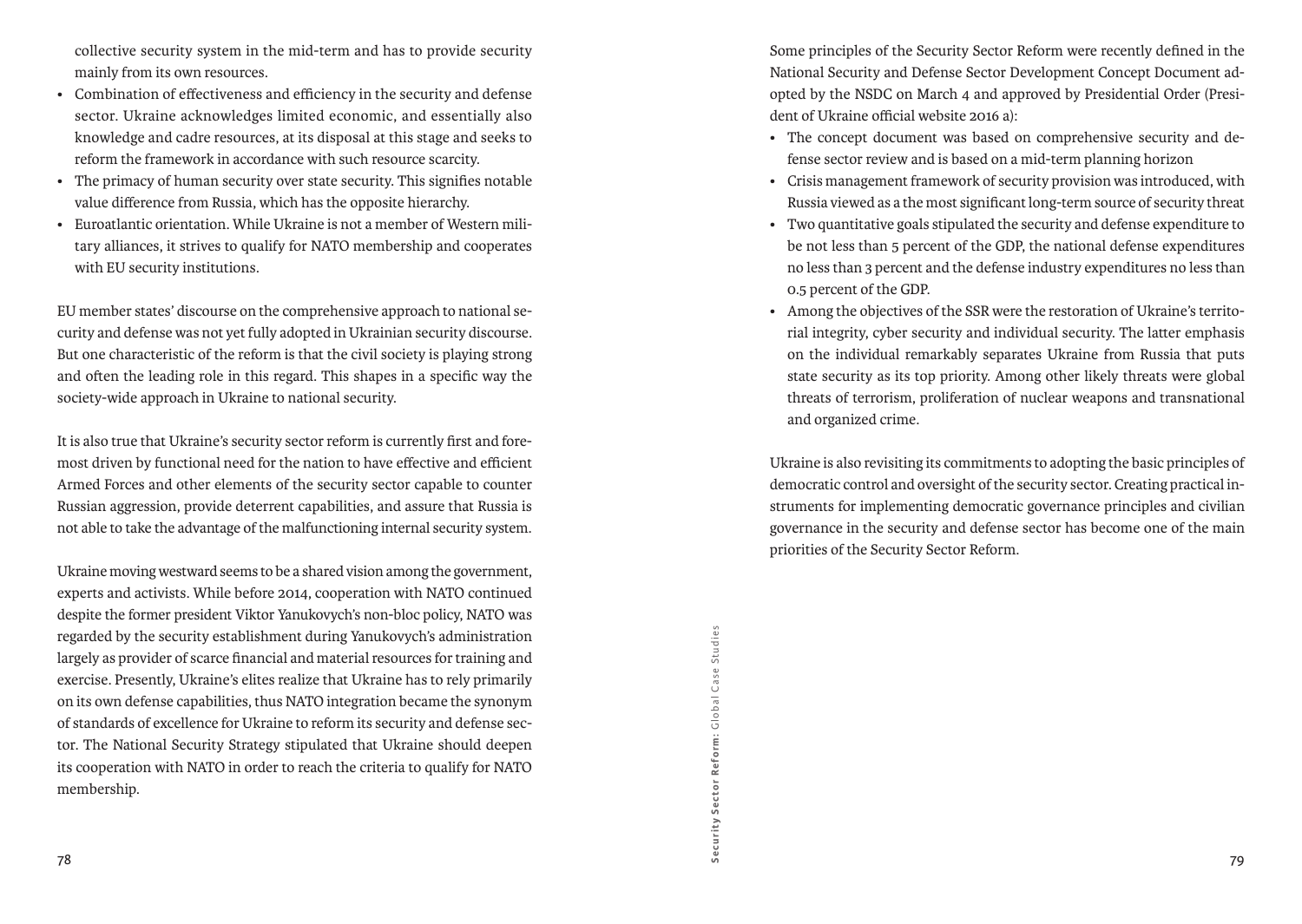### **The institutions involved, their role, position and status**

Even though formally Ukraine created several institutions to design and implement security and defense sector reform, they have not yet matured as a functional institutional system. It is likely that some of these institutions may be restructured, while some new are being created as part of a trial-anderror process. Some reform coordination bodies were also created driven by civic society volunteers, while some government-established institutions have duplicate tasks, e.g. the National Reform Council and the NSDC Staff.

The National Reform Council was created as the central coordination reform office to ensure political consensus during the reform process. It consists of representatives of all of Ukraine's main stakeholders and was designed to act as a platform for reaching consensus and decision-making. At the same time, in the security and defense sector, such functions duplicate that of NSDC as a constitutionally mandated multi-stakeholder coordinating body. The activity of this council has not been effective and its meetings were rather sparse. The priority seems to be given to quantitative criteria for the implementation of reforms: according to the Council's website (National Reforms Council 2015), the security and defense sector's reform remains 'on schedule' and 63 percent complete through the end of 2015.

NSDC Secretary Oleksandr Turchynov and the former Georgian defense official Archil Tsyntsadze head the reform task force. The task force on the security and defense sector reform also includes civil servants from the NSDC Staff and government and independent experts. Given the overlap of functions with the NSDC staff, despite the existence of the SSR Reform Task Force, there still are expert discussions as to which agency should be the central coordinating unit: many experts agree that logically, the central place for such a unit is with the NSDC staff (Razumkov Center 2016 c). NSDC is constitutionally mandated to develop national security and defense policy recommendations for the President of Ukraine and coordinate executive government agencies activities in the area of national security and defense.

At the level of ministries, the reform efforts were concentrated in advisory councils. The Ministry of Defense established a formal Council of Reforms. Under pressure from civic activists, it also established the Office of Reforms, which was able to implement several pilot reform projects. Advisory Council, where active role was played by Minister Avakov, experts and human rights activist Yevhen Zakharov of Kharkiv Justice Defense Center, Kyiv Center of Law Enforcement and assisted by the EU civil security reform advisory mission EUAM, is reforming the Ministry of Internal Affairs (Zakharov and Hryvniak 2015). Yet the flagship project of the patrol police reform was implemented not directly following from the Council's work, but rather through the transfer of Georgian police model. The Law on National Police was generally received positively, however it had some deficiencies. While the perception of the new police has been positive, as was a project to reform investigation and other police services in Sambir, Lviv oblast, deeper changes, including massive attestation of police force encounter difficulties (UNIAN 2016a).

With the signing of the new national Security and Defense Development Concept on March 4, it becomes clear that the President views NSDC as a reform center. The Concept Document reiterated the legal status of NSDC as "coordination body on national security and defense issues under the President of Ukraine". One notable NSDC initiative was to establish a system of Situation Centers in Kyiv and regions (oblasts) throughout Ukraine to serve as crisis management nods. Clear strategy for these centers is not yet in place, but notably institutionally, they connect NSDC in Kyiv with regional administrations. NSDC also hosts a re-created Joint Intelligence Committee.

The Security and Defense Sector Reform has not formally addressed the constitutional discrepancy of the split of control and oversight between the President, Parliament and the Cabinet of Ministers headed by Prime Minister. Even though the Verkhovna Rada of Ukraine has the approval and dismissal authority over the posts of the Chairman of the State Security Service and the Minister of Defense nominated by the President of Ukraine, neither parliamentary approval, nor committee vetting has recourse when it comes to senior professional cadre. The accountability issue has also to be addressed,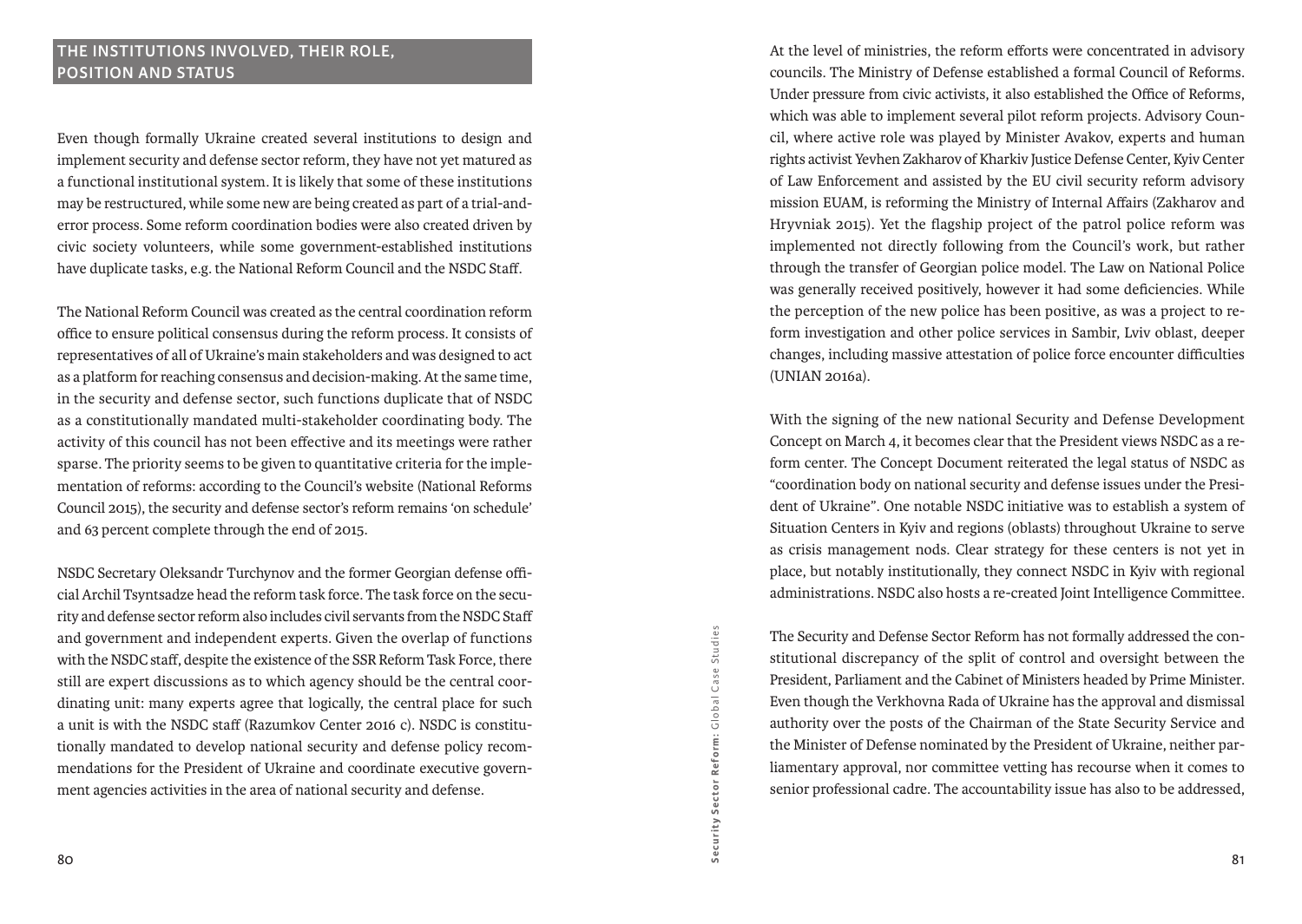as presently committee hearings are not mandatory for government officials, the SSU Chairman, and the Minister of Defense are only obliged to submit annual reports to the Verkhovna Rada. The VRU also has authority to approve the sate defense budget, but it lacks the procedures that make such work effective at the level of the committees. The Rada's Accounting Chamber on the other hand has significant authority. Parliamentary control has to contend with having to coordinate the agenda among several institutions: the Committees on National Security and Defense, Committee on Law Enforcement and Committee on Legal Policy and Judiciary. Additionally, specific issues are being addressed in the Committees on Combating Corruption and the Budgetary Committee. Furthermore, the Rada does not have any success stories to show for when it comes to the work of parliamentary investigative commissions, which, which hints to yet another area in need of reform. A growing role in the democratic governance reform is played by relatively well-functioning Ombuds-institution appointed only in February 2016, with a role to oversee the rights of military personnel.

Furthermore, international and domestic think tanks promote the reform of democratic oversight. On March 16, 2016, Iryna Friz, deputy head of the Verkhovna Rada Committee on National Security and Defense announced the creation of international advisory task force with the participation of DCAF Geneva, Razumkov centre, George Marshall Centre and NATO liaison Office, Kyiv (Euronews 2016).

Certain Ukrainian institutions were created anew in 2015. The National Anti-Corruption Bureau of Ukraine (NABU) was designed to combat corruption and high-level crime, while the State Bureau of Investigations was set up as the central executive authority, which performs law enforcement activities with a goal to identify, investigate and solve the most dangerous crimes and crimes committed by specific entities. Even though NABU demonstrates some activity, its work is too early to be assessed (Razumkov Center 2016 d).

Reform issues are also widely discussed in media and on social networks, such as for example international Facebook Group (Ukraine Defense Reform 2015). It is estimated that international institutions: NATO Trust Funds, NLO, EUAM, multinational training task force provided over \$3.3 billion in technical assistance to Ukraine through September 2015 (Hlukhovskyi 2015).

In Security and Defense Sector Development Concept 2016 (President of Ukraine official website 2016 b), the Office of the President listed the elements of the Security and Defense Sector. Remarkably, the absence of the second-order agencies, e.g. those under the Ministry of Internal Affairs may indicate that the President seeks the highest level of authority over all agencies, yet the President was also defined as one of the units of the Security and Defense Sector:

- President of Ukraine:
- National Security and Defense Council of Ukraine;
- Ministry of Defense of Ukraine;
- • Armed Forces of Ukraine;
- • The Ministry of Internal Affairs of Ukraine;
- National Guard of Ukraine:
- National Police of Ukraine:
- State Border Service of Ukraine:
- • State Migration Service of Ukraine;
- • State Emergency Service of Ukraine;
- Security Service of Ukraine:
- • The State Guard of Ukraine (security of the President and other high-level offices);
- State Special Communications Service of Ukraine (security of government communications);
- • State Special Transport Service, which should be integrated with the armed Forces in the future;
- • Coordinating body for the intelligence of the President of Ukraine and intelligence agencies of Ukraine;
- The staff of the National Security and Defense Council of Ukraine:
- Central executive body to form and implement the national military-industrial policy;
- • Other components, as defined by the laws of Ukraine This item includes volunteer resource support organizations and non-governmental think tanks.

Security Sector Reform:

Security Sector Reform: Global

G lobal Case Studies

Case:

Studies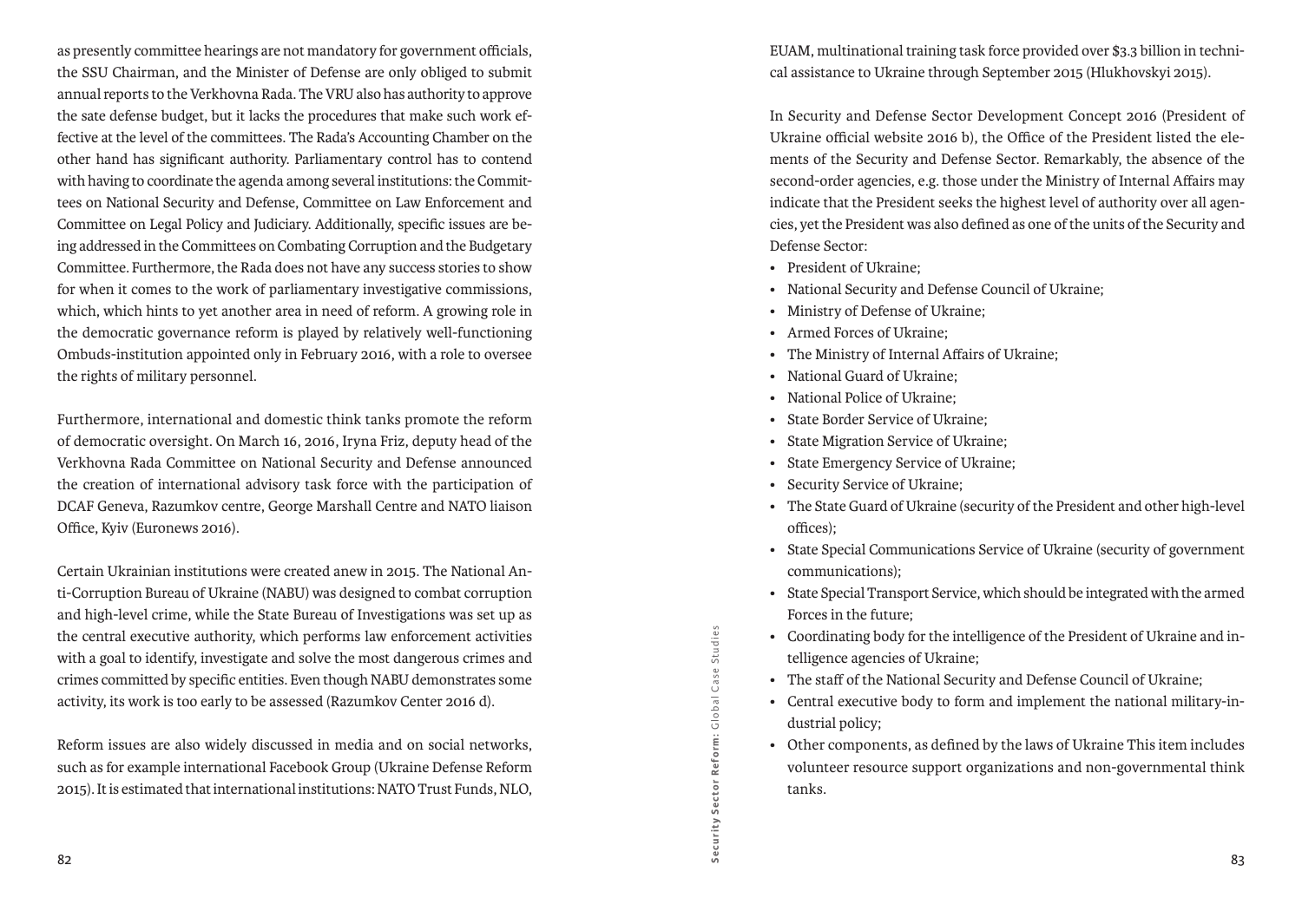Ukraine's Armed Forces were perhaps the most urgent element of the security and defense sector in need of reform as their readiness and even the quantity – assessed by Minister of Defense Ihor Teniukh at 5,000 – was inadequate during the Crimea annexation (Committee on National Security and Defence 2016). Thus, efforts of volunteers were of utmost importance in the replacement of resources, transfer of new logistics practices and basic modern military knowledge – from close quarter combat tactics to surveillance drones. The government implanted one volunteer team into the Department of Defense in March 2014 – its team was focused mostly on procurement and logistics improvements (Ringis 2015).

The Minister of Defense Reform Council as advisory body was established in August 2015. Its executive branch, the Reforms Office headed by volunteer and entrepreneur Andriy Zahorodniuk, was responsible for the improvements in several areas:

The most notable accomplishments in the procurement reform was the introduction of transparent electronic bidding system  $-$  in 2014, the military complained that there was corruption and deliberate price premiums charged even in the time of war. The Reform Office also introduced IT systems in some selected segments: a database of medical records in several nation's military hospitals and selected application of SAP accounting software that the Ministry bought in 2005. In addition, the procurement NATO STAN-AG codification system was introduced. The Reform Office began the experiment in three units in buffet-style meals service and introduced Ukrainian Meals Ready to Eat soldier kits. They also introduced warehousing software not in use before (Ukraine's MOD Reforms Office 2015).

A special center was set up dedicated to the development of new logistics and procurement system. It was able to develop new Ukrainian NATO standard-compliant uniform and gear and organize the bids, where the Armed Forces bought 440,000 uniforms and 380,000 boots in 2015 (Poltorak 2016). The manpower challenge was addressed in large-scale drafts (mobilization) during six rounds in 2014–2015. President Petro Poroshenko said in October 2015 that 210,000 soldiers were drafted and 35,000 volunteered for the Armed Forces. The draftees were called to serve for 12 months, with applied extensions for one to three additional months. The total number of the Armed Forces military and civilians was established as 250,000 (Poroshenko 2015) including 204,000 military personnel. In the interim period, where the seventh round of mobilization soon is expected to be announced and the former draft round soldiers still continue to serve, the actual force may be even higher. The General Staff thus focused to date on the force size as the main principle of maintaining the military balance against Russian-separatist forces.

Ukraine reinstated conscription in December 2014 with 11,000 conscripts recruited for 1–1.5 years in the autumn round (Ukrainian Radio 2015). According to the General Staff, as of August 2015 Ukraine's 73,000 forces were deployed to the Anti-Terrorist Organization (ATO) area comprised of 25 brigades and regiments and 150 battalions. They were using 360 tanks, 1,400 APCs, 230 and 800 artillery system (Tyzhden website 2015).

Mixed qualitative record of the draft versus the recruitment of professional soldiers led the defense authorities to arrive at a decision that Ukraine should have a core professional Armed Forces. On January 20, the government in a bold move raised the soldier salaries to a minimum of UAH 7000 while the official average salary was UAH 4195 at the end of 2015. Commanders' salaries were also significantly increased (Ukraine's MOD Office 2016 b). As a result, the number of contract soldiers began to surge – the MoD estimates 9,000 applied and 7,000 soldiers were recruited in January 2016, while a typical rate was less than 500 soldiers per month before the salary raise. MoD plans to recruit 5–6,000 soldiers monthly (Viiskova panorama a, 2016). In the February–March period, the rate of recruitment seems to have slowed down, but still remains high and in total 13,000 contract soldiers were recruited from the beginning of the year (Ukraine's MOD Office 2016 a).

Furthermore, there were some improvements in the supply of both domestic and non-lethal foreign weapons and the improvement of training with the

Security Sector Reform:

Security Sector Reform: Global Case Studies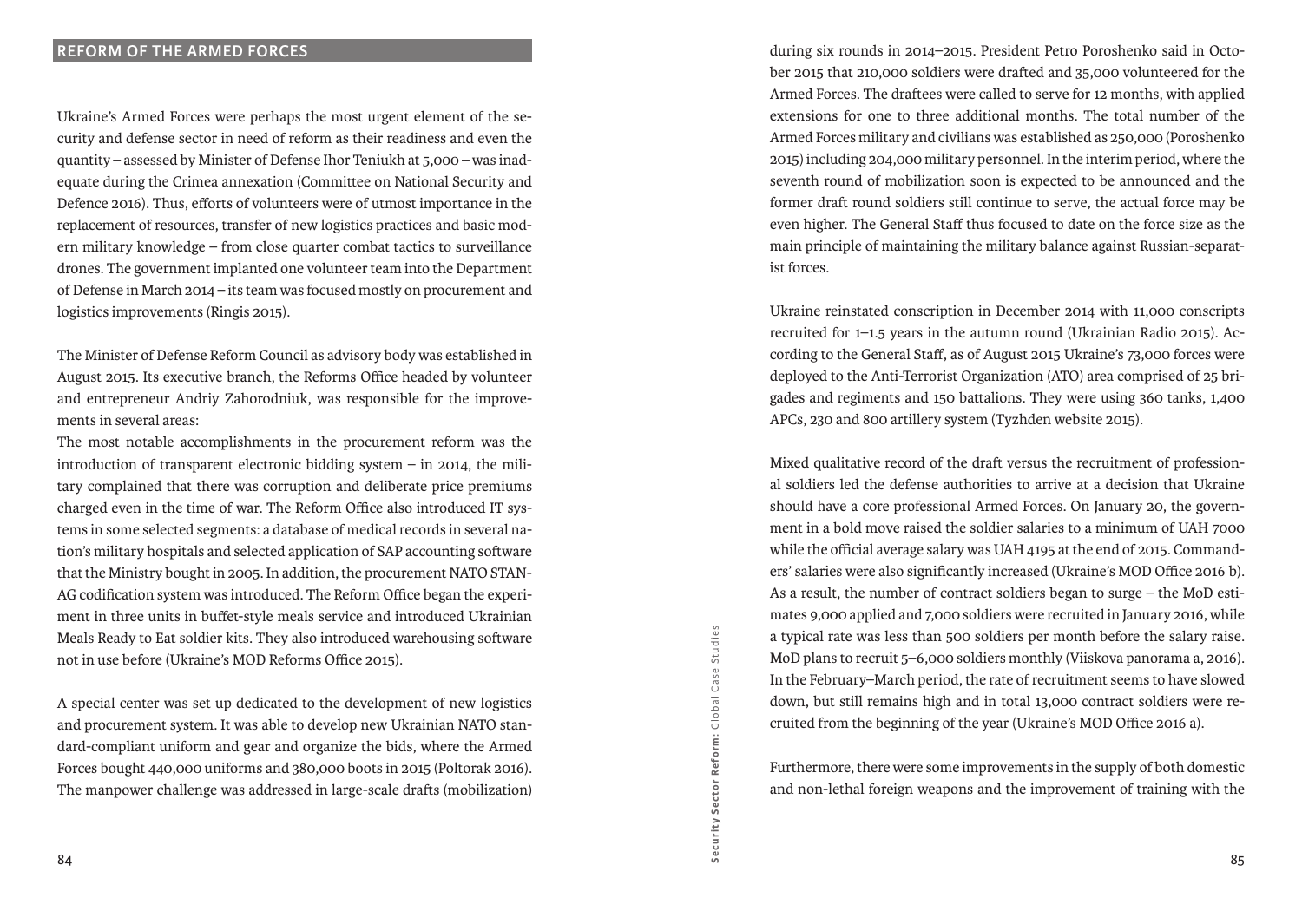help of domestic volunteers and international aid, e.g. in tactical medicine. At the same time, communications were also improved using the modern hardware systems and procedures including satellite communications, Motorola and Falcon III sets (Turovets 2016). Among various training assistance programs, the US assists Ukraine in training the newly created Special Operation Forces (SOF) with the training administered by the Special Operations Command. US aid to Ukraine was estimated at \$ 266 million (Uainfo. org 2016). To resolve the issue of inadequate officer training, Ukraine created simplified career paths and three-month courses for accelerated training of mobilized and contracted officers. The first officers graduated on December 14, 2015 (Ukraine's MOD Office 2015). Thus, these separate improvements in training are leading at this stage to the rethink of the entire training and Command and Control system of the Armed Forces: from post-Soviet hierarchy to Western military professionalism.

The changes also affected the weapons supply. According to Ukroboronprom defense industry holding company, 1,441 new and modernized weapons and armor entered the force, while even more substantial number was repaired, including three aviation vehicles and three radar stations (Ukroboronprom 2015). Ukraine thereby attempts to streamline its high-potential, albeit poorly managed defense industry. An important mid-term project was to create Sapsan, a multifunctional tactical missile complex with the range of operation between 50–480 kilometers – it will cover both the air defense, where Ukraine is relying on Soviet design S300 missiles and serve for ground artillery purposes (Viiskova panorama 2016 b).

The lessons of the war with combined Russian-separatist forces raised the issue of reserve forces, but also territorial defense. Ukraine introduced compulsory "operational reserve" formed of demobilized soldiers and volunteer reservists that could be quickly raised in case of need. The concept of territorial defense is being developed driven by self-organized citizens that participate in tactics training and volunteer public order associations. The government encourages some of these civic groups to become district-based territorial defense units that have the status of the Armed Forces. The association called RUKH 100 serves as the backbone for creating such territorial defense system in cooperation with the General Staff. Expert an advisory support is being provided internationally: by Estonia that successfully built its Kaitseliit force and by international and Ukrainian think tanks, e.g. DCAF Geneva and Razumkov Centre.

New SSR Concept Document defines the following objectives of the reform of the Armed Forces. In the distribution of the military units in Ukraine's territory, the government corrected the strategic mistake, where Ukraine disproportionally skewed the Armed Forces to the West as if countering the Western threat in the Cold War times, while Eastern and Northern directions bordering Russia had less troops. In February 2016, Ukraine created new system of military commands. According to military analyst Romanenko, this would allow to improve the mobilization and territorial defense (Segodnya 2016).

The Concept Document further stated the need for the refurbishment of weapons and military transport in stock, its modernization, improvement of the troop training, supplies, logistics and procurement and achieve the compatibility in joint activities according to determined scenarios. It also declared that the Armed Forces should also be approximated to the NATO standards.

The specific reforms roadmap is supposed to be generated in March 2016 at the Ministry of Defense by the new Committee of Reforms created on the basis of the Office of Reforms. The new Committee will work alongside the Advisory Council and the Office of Reforms and was established to oversee the reform of the following institutions: the MoD itself, the General Staff, personnel, logistics and certain other areas, for example Military Police. The new plan envisions reforming the Ministry of Defense by 2018 and the General Staff and the Armed Forces by 2020. In the Armed Forces, the quantitative criteria have been set that 90 percent of units should conform to STANAG NATO standards (Poltorak and Ukraine's MOD Office 2016). There is a risk that the task to reform the Armed Forces is still not given due attention. Nor is it certain that the Ministry of Defense will be able to successfully manage the committee designed to reform it vis-à-vis the resistance to reforms from within.

Security Sector Reform: Global Case Studies G lobal Case Studies Security Sector Reform: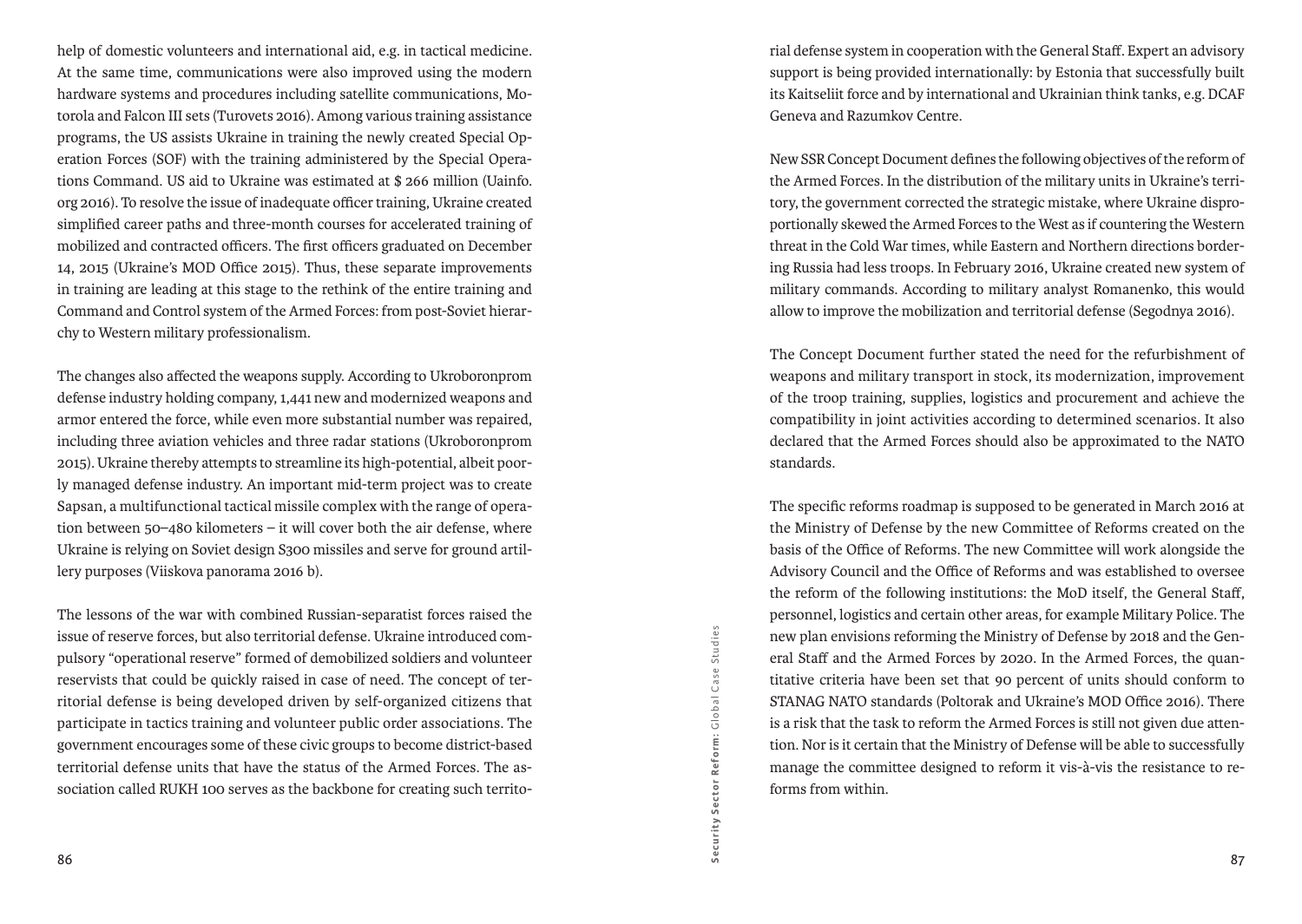A special issue in the reform of the Armed Forces was the existence of volunteer paramilitaries and other military-like units and services that were not part of the Armed Forces. The volunteer battalions Azov, Donbas Ukraine and others were formally integrated into the Armed Forces and the prospects of their retention as such are good as the state is taking on more responsibilities to provide resources for these units. The issue of the National Guard was discussed by experts, as it is the "Third Force", which has both military and police functions. President Poroshenko increased control over the National Guard formerly subordinated to the Interior Ministry by making the National Guard Commander answerable to the President. According to the new concept, the National Guard would be gendarmerie-like, while it would operate under the Ministry of Defense in wartime. Interesting intiative in the National Guard is the pilot project of light infantry brigade trained according to modern Western standards and NATO-interoperable (Arieli 2016 a).A debated issue was the future of the State Border Guard Service, which was reformed as professional border police service thus unable to provide military response to the Russian-separatist attacks that included mortars and shelling. The new Concept stipulates that the State Border Guard Service would be supported by the National Guard and the Armed Forces in case of need.

The policy regarding the country's Air Force has been mainly concentrated at maintaining its viable fleet primarily comprised of Mig 29 and Su 27 and 24 models, but also on pilot training that increased from 30 hours to 150 hours (Skaretnoi 2016). While in the case of the Navy, the program of its reform triggered the debate among military experts and naval commanders (Kyiv Post 2015).

# **Current situation, tasks and challenges for the future**

Some developments over the past two years prompted positive assessment of Ukraine's progress: one of the best Ukraine's scholars Professor Alexander Motyl proudly entitled his article: "At Last, Military Reform Makes Headway in Ukraine". Motyl cited as the argument justifying his view the clear planning – something Ukraine lacked in the past, engagement of outside experts to discuss the reform and not only praise its accomplishments and taking NATO standards as concrete obligations (Motyl 2016).

Yet, it is also true that the main accomplishment of the reform in 2015–2016 was gradual formulation of the reforms' vision and separate improvements in some selected areas. The slow pace indicates the level of the leadership's political will, which generally favors stability and functionality over real change. It is also a reflection of relatively marginal Western support for Ukraine's reforms. Thus, the reforms can also be viewed as a longer-term process. Establishment of functioning defense and security institutions in 2014 was meant to make them relatively effective as deterrence force to withstand the combined Russian-separatist Armed Forces. However, currently the goal of reform should be to embrace standards of excellence to the extent possible due to limited resources to deter Russia from further actions.

In these circumstances the reform continues to be a society-driven effort. The volunteers introduced to the security sector knowledge and business skills already available in the private sector: logistics, project and operations management and accounting. What's more, the involvement of many volunteers has allowed for the transfer of Western management know-how. Still, Ukraine faces substantial leadership and management challenges as the government stops short of radical reforms. As Butusov notes, changing of military hardware and training takes time. But "to change the administrative system, to replace our absolutely ineffective administrative formula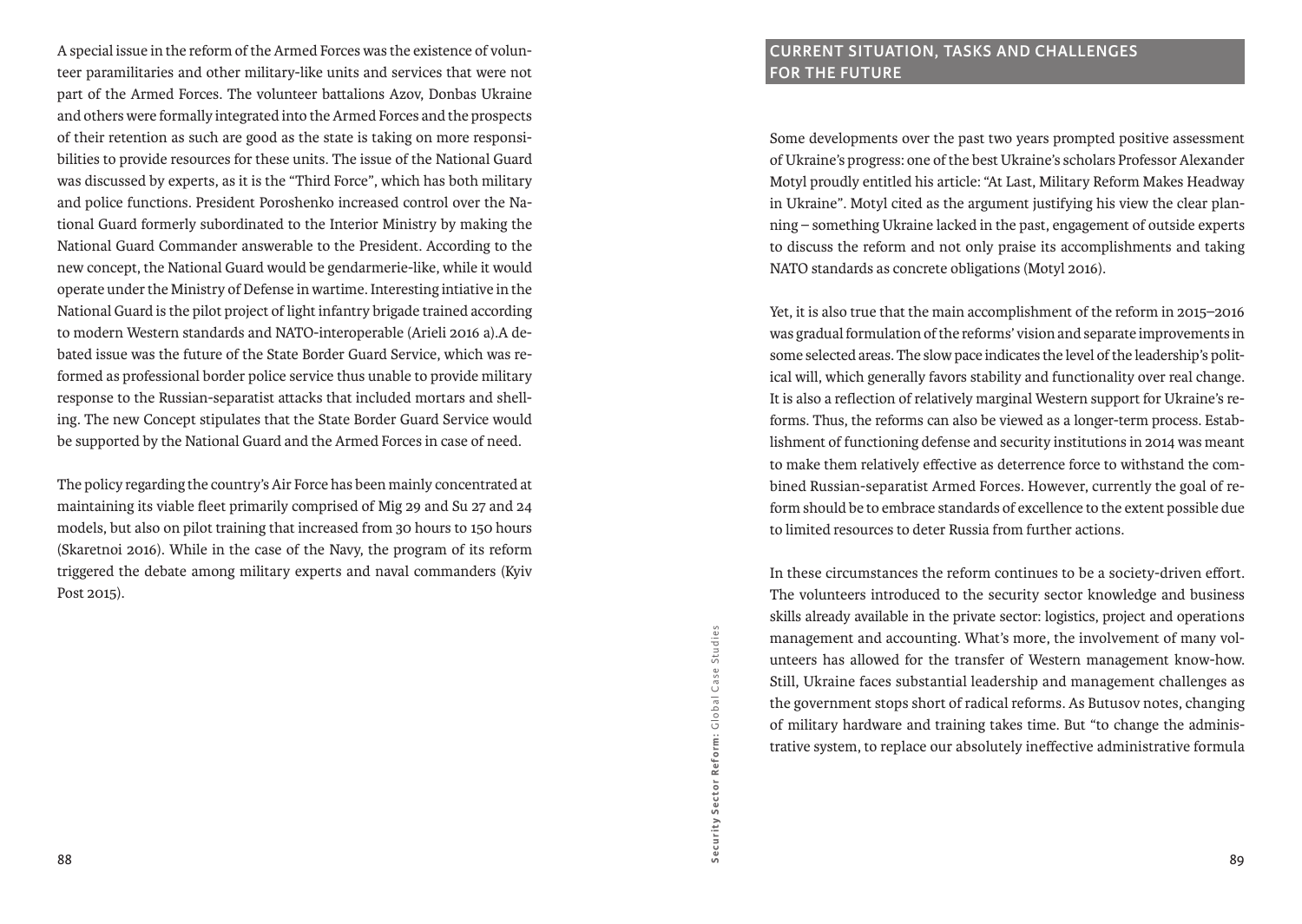with NATO's decentralized system of decision-making and greater leadership responsibility does not require many resources or time. We have the cadres. We know how to do it" (Motyl 2016).

The difficulty of Ukraine's reform lies in the weak state of many management structures in place. Foreign advisors working with the Ukrainian military note the inadequacy of the command and control. Israeli Instructor Tzvi Areli working with the National Guard wrote, "In Ukraine, today, the ranks absolutely do not correlate with real military knowledge" (Arieli 2016 b).

The Ministry of Defense is responding to activist pressure by demonstrative administrative initiatives. Addressing personnel reform issues, the Minister of Defense ordered the performance review (UNIAN 2016 b) and staff reduction of all MoD staff that would also include polygraph screening that became one of the tools to help with the ministry's personnel integrity. The changes also have to address the issue of the overlaps between the General Staff and the MoD. As such, the challenge is to change post-Soviet culture of bureaucracy characterized by the lack of initiative and excessive hierarchy thus expecting decisions to be made only by higher-ranked officers and authorities.

In a number of key aspects, Ukraine still lacks a clear and comprehensive strategic vision and concept. As an example, the debate about the naval strategies split those that believe that the Ukrainian Navy should have blue water capacity and build corvettes, or just focus on protecting littoral waters and have a small-boat strategy (Kabanenko 2016).

Another major challenge is calculating the real costs of the security and defense sector reform and operations. In the weapons sector, Ukraine has to replace Russia as the key military supplier of new systems and parts for existing weapons systems. Defense group Ukroboronprom has signed a deal with German producer Deutz AG to acquire engines for the armored personnel carriers (APC) used by the Ukrainian Armed Forces. The new engines will replace Russian gear, which are to be discarded (Adamowski 2016). Senior official in the Turkish prime minister's delegation said Turkey and Ukraine hope

to cooperate primarily in turbojet aircraft engines, radars, military communications technologies and navigation systems. "There will be partnerships in designing, developing and manufacturing those systems," he said (Burak Ege Bekdil 2016).

Moreover, Ukraine is likely to have increased number of exercises with international partners and some interoperability projects, but the country's contribution would be restricted by the lack of resources. The interoperability and Ukraine's military security contribution should be further enhanced by the creation of Polish-Lithuanian-Ukrainian brigade announced on January 25. Two Ukrainian ships Hetman Sahaidachniy frigate and Balta auxiliary delivered Turkish military aid and had the first exercise beyond the Black Sea in two years (5.ua 2016).

Razumkov Centre's Oleksiy Melnyk and Mykola Sungurovskiy pointed to the challenges ahead, including the issues of national cohesion, among others:

- Declining consolidation of society, intensifying destructive processes within the nation's leadership, rebounding influence of political successors of the Party of the Regions and pro-Russian forces in some regions, and attempts to restore their influence on the nationwide level;
- Depletion of resources (economic, financial, human, intellectual and time) needed to secure a victory, stabilise the situation and reform the country fundamentally;
- • Growing mistrust of the government on the part of the civil society, mounting (albeit not always constructive) pressure from the civil society on the nation's leaders on the account of reforms, resolution of the armed conflict in the Donbas and reclamation of Crimea (Razumkov Centre 2016 e).

The reform of some segments of the security sector is yet to be pursued. An area of increased interest is the reform of intelligence and special services agencies – the segment that was not at the forefront of reform. Melnyk and Sungurovsky believe that in investigative and special services agencies, changes will most likely be limited to improving the mechanisms of democratic control and providing more professional human resources for administrative and executive agencies. While in the law enforcement system the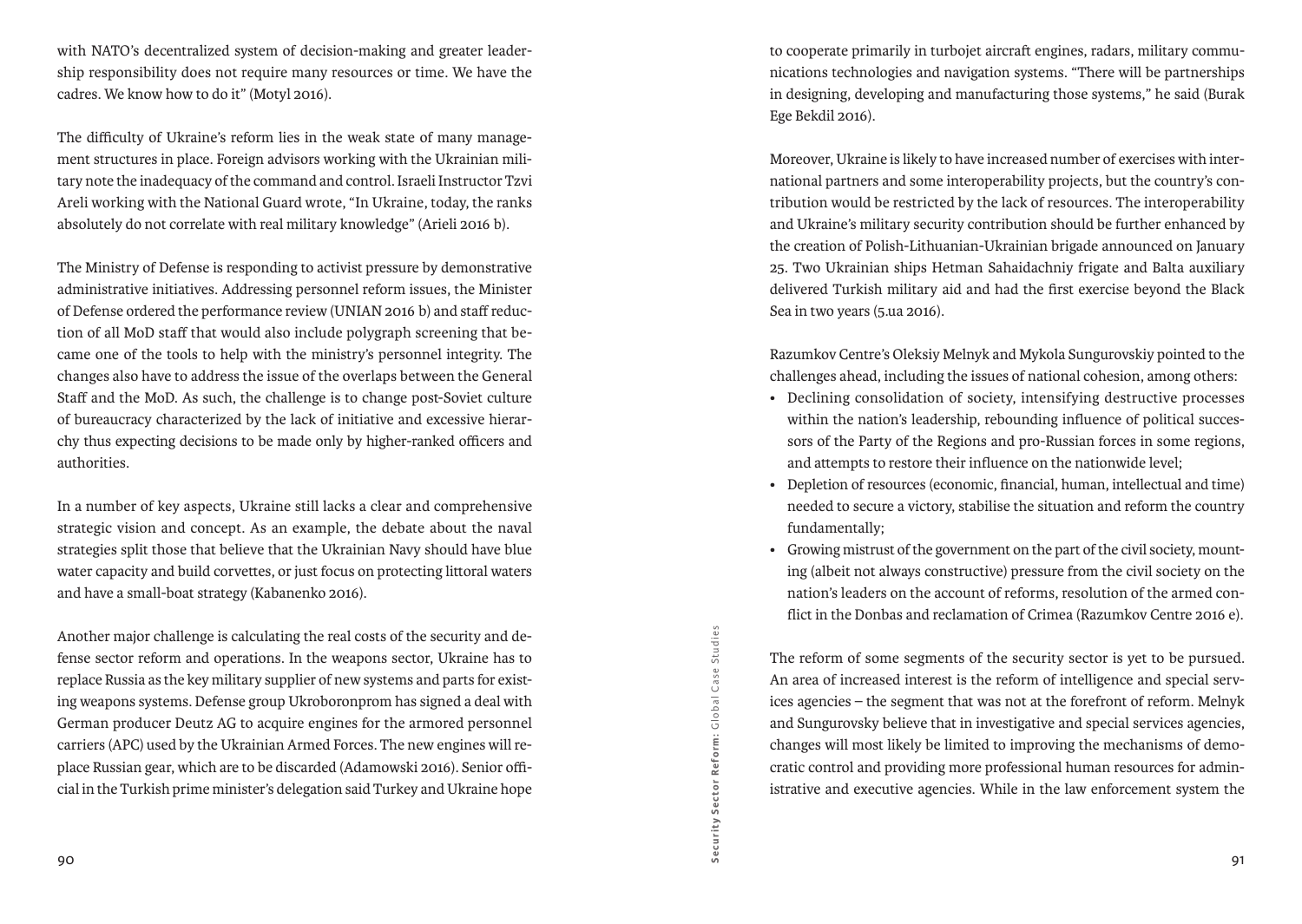biggest complications should be anticipated in matters of providing human resources, reforming the prosecution and judicial system, and creating municipal police forces as part of power decentralization processes (Razumkov Centre 2016 f).

Meanwhile, the Presidential National Security and Defense Development Concept Document set the goal of transforming SBU into a special service and also increasing Ukraine's intelligence capabilities, their coordination and partnership with NATO member states. The SBU is expected to disengage from pre-judicial investigation and responsibilities with regards to economic security crimes. Still to be addressed are the issues of economic law enforcement agencies that often hinder the operations of business abusing their control and oversight roles.

#### **References**

- 5.ua website. 2016. "Hetman Sahaidachnyi I Balta povernulysia z navchan u Tuechchyni". [Hetman Sahaidachnyi and Balta returned after trainings in Turkey]. Accessed March 25, 2016. http://www.5.ua/video/Hetman-Sahaidachnyi-i-Balta-povernulysia-z-navchan-u-Turechchyni-108551.html.
- Adamowski J. 2016. "Ukraine Switches to German Engines, Discards Russian Military Gear Amid Crimea Row". *Defensenews*. Accessed March 25, 2016. http://www.defensenews.com/story/ defense/policy-budget/industry/2016/02/17/ukraine-crisis-german-engines-russia-militarygear-crimea/80508612/.
- Arieli, Tzvi. 2016 a. "Ty zapisalsya dobrovoltsem". [Have you registered as a volunteer]. Accessed March 25, 2016. http://censor.net.ua/blogs/1591/ty\_zapisalsya\_dobovoltsem.
- Arieli, Tzvi. 2016 b. "Chelovek, kotoriy voruyet bezuslovno predatel Ukrainy". [The person stealing is certainly Ukraine's traitor]. Accessed March 25, 2016. http://24tv.ua/tsvi\_arieli\_chelovek\_ kotoryiy voruet bezuslovno predatel ukrainyi n668142.
- Burak Ege Bekdil. 2016. "Turkey, Ukraine Pledge 'Strategic' Defense Industry Cooperation". *Defensenews.* Accessed March 25, 2016. http://www.defensenews.com/story/defense/policybudget/industry/2016/02/21/turkey-ukraine-pledge-strategic-defense-industry-cooperation/80703822/.
- Butusov, Yuriy. 2015. Voyenna stratehiya Ukrayiny: rezultaty za rik [Military strategy for Ukraine: result of one year]. *ZN,UA.* December 28, 2015. Accessed February 23, 2016.http://gazeta.dt.ua/ internal/voyenna-strategiya-ukrayini-rezultati-za-rik-\_.html.
- Cairns, David. 2000. Ukrayina i NATO: perspektyvy spivrobitnytstva [Ukraine and NATO: prospects for cooperation]. *National Security and Defense*. No 8. 2000: 26–36.
- Committee on National Security and Defence. 2016. Transcript of the NSDC meeting on February 28, 2014. Accessed February 23, 2016. ttp://komnbo.rada.gov.ua/komnbo/control/uk/publish/ article?art\_id=53495 & cat\_id=44731
- Euronews. 2016. "V Ukraini pratsiuiut myzhnarodni eksperty po reformuvanniu sektoru oborony I bezpeky". [In Ukraine there are international experts on reforming the defense and security sector]. Accessed March 25, 2016. http://ua.euronews.com/2016/03/16/ukraine-security-conference/.
- Facebook Group. 2015. Ukraine Defense Reform. Accessed March 25, 2016. https://www.facebook. com/search/top/?q=ukraine%20defence%20reform.
- Gorbulin, Volodymyr. 2009. Sektor bezpeky: stan i napryamy reformuvannya [The security sector: state and direction of reform]. *The Day.* December 22, 2009. Accessed February 23, 2016.http:// day.kyiv.ua/uk/article/svitovi-diskusiyi/sektor-bezpeki-stan-i-napryami-reformuvannya.
- Hlukhovskyi M. 2015. " Ihor Dolhov: Ukraini potribno buty v NATO. [Igor Dolgov: Ukraine should be in NATO]. *Glavkom*. Accessed March 25, 2016. http://glavcom.ua/articles/30526.html.
- Kabanenko, Ihor. 2016. "Yaki korabli potribni Ukrayini". [Which ships needed Ukraine]. *Day.kiev.ua website*. Accessed March 25, 2016. http://www.day.kiev.ua/uk/article/podrobyci/yaki-korablipotribni-ukrayini.

Reform: Global Case Studies G lobal Case Studies Security Sector Reform: Security Sector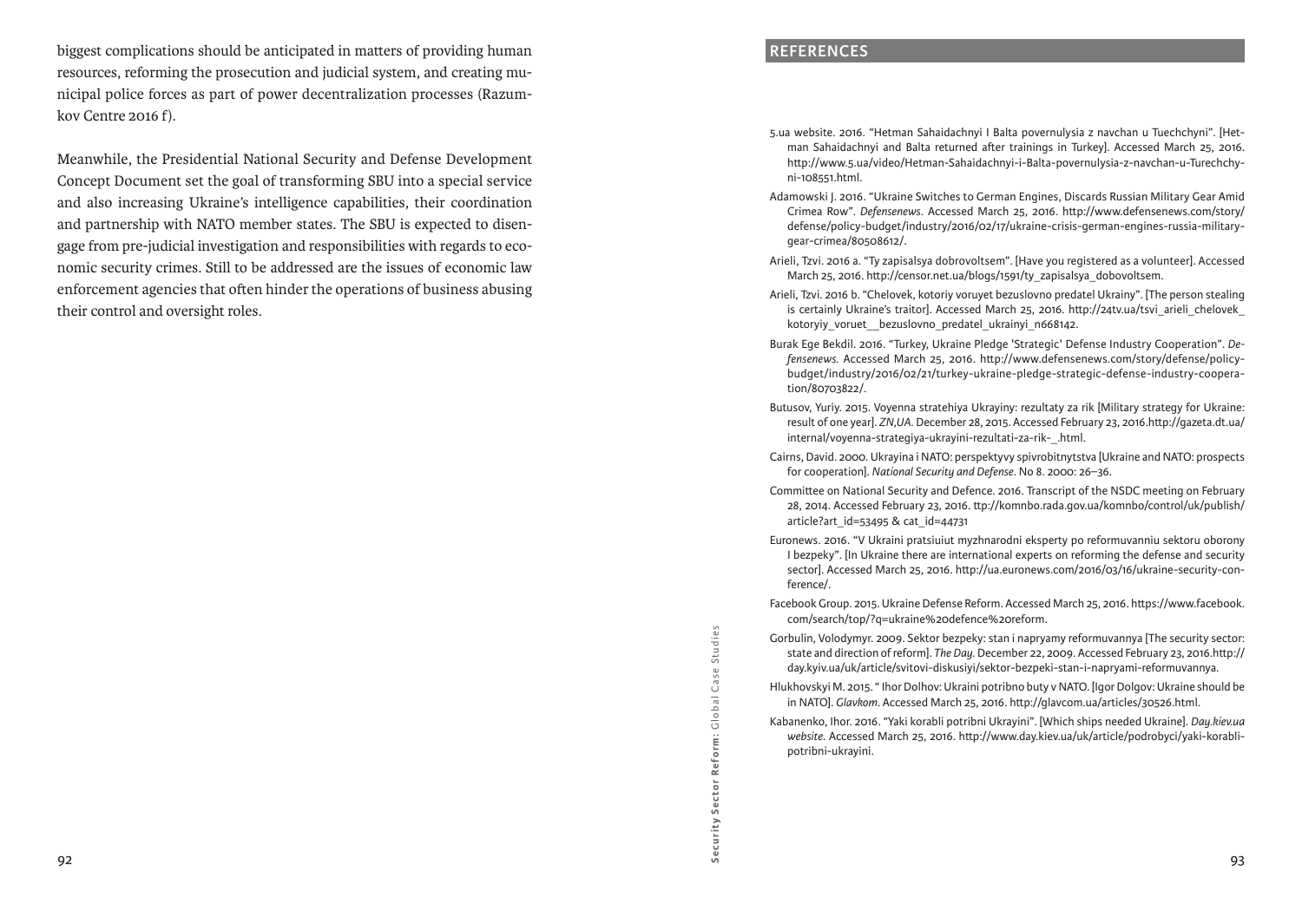- Kyiv Post. 2015. "Ukraine's Naval leaders Resist Switch to NATO Standards". Accessed March 25, 2016. http://www.kyivpost.com/article/content/kyiv-post-plus/ukraines-naval-leaders-resists-switchto-nato-standards-402972.html.
- Melnyk, Oleksiy, and Mykola Sungurovskiy. 2013. Sektor bezpeky v konteksti zahalnoho suspilnopolitychnoho rozvytku Ukrayiny [The security sector in the context of general socio-political development of Ukraine]. *Almanac of the security sector of Ukraine 2012*. 2013. DCAF. Razumkov Center: 11–26.
- Melnyk, Oleksiy. 2010. Perspektyvy oboronnoyi reformy v Ukrayini [Defense reform prospects in Ukraine]. *National Security and Defense*. No 4(112) 2010: 42–45.
- Ministry of Defense of Ukraine. 2015. White Book 2014: Armed Forces of Ukraine. 2015. Accessed February 29, 2016. http://www.mil.gov.ua/content/files/whitebook/WB\_2014.pdf.
- Ministry of Defense of Ukraine. 2016 a. History. Accessed February 23, 2016. http://www.mil.gov. ua/ministry/istoriya.html.
- Ministry of Defense of Ukraine. 2016 b. History. Accessed February 23, 2016. http://www.mil.gov. ua/ministry/istoriya.html.
- Ministry of Defense of Ukraine. 2016 c. Strategic Defense Bulletin (White Book on Defense of Ukraine) 2016. Accessed February 23, 2016. http://www.mil.gov.ua/content/oboron\_plans/ SBuletin\_12. 03. 16.pdf.
- Ministry of Defense of Ukraine. 2016 d. Uchast ZS Ukrayini u mizhnarodnih operatsiyah z pidtrimannya miru i bezpeki [Participation of AFU in international peacekeeping operations]. 2016. Accessed February 23, 2016. http://www.mil.gov.ua/diyalnist/mirotvorchist/.
- Motyl, Alexander. 2016. At Last, Military Reform Makes Headway in Ukraine. *World Affairs Journal*. Accessed March 25, 2016. http://www.worldaffairsjournal.org/blog/alexander-j-motyl/lastmilitary-reform-makes-headway-ukraine.
- National Institute for Strategic Studies. 2016. *To the second anniversary of the Russian aggression against Ukraine.* Kiyv: NISS. 2016. Accessed February 23, 2016. http://www.niss.gov.ua/public/ File/2016\_book/Verstka\_RNBO.indd.pdf.
- National Reforms Council. 2015. Key Reforms Progress in Tasks completion for 2015. 2015. Accessed March 25, 2016. http://reforms.in.ua/en/reforms/national-security-and-defense-reform.
- Poltorak Stepan. 2016. Accessed March 25, 2016. https://www.facebook.com/Степан-Полторак-465841193584222/?fref=nf.
- Poltorak, Stepan. 2016. "Ukrainska armiya vidnovyla boezdatnist I nebula bojovogo dosvidu". [Ukrainian army restored fighting capacity and gained combat experience]. *Ukraine's MoD Office*. Accessed March 25, 2016. http://www.mil.gov.ua/news/2016/02/10/ukrainska-armiya-vidnovila-boezdatnist-i-nabula-bojovogo-dosvidu-general-armii-ukraini-stepan-poltorak--17721/
- Poroshenko, Petro. 2015. Vystup Prezydenta na tseremonii «Kliatvy viiskovoho litseista». [Speech by President at the "Oath of military Lyceum"]. Accessed March 25, 2016. http://www.president.gov.ua/news/vistup-prezidenta-na-ceremoniyi-klyatvi-vijskovogo-liceyista-36150.
- President of Ukraine official website. 2016 a. "Kontseptsiya rozvytku sektoru bezpeky i oborony Ukrainy". Zatverdzheno Ukazom Prezydenta Ukrayiny vid 4 bereznia 2016 roku No 92/2016. [Ukraine's National Security and Defense Sector Development Concept. Approved by Order of the President of Ukraine of March 4, 2016 No 92/2016]. Accessed March 25, 2016. http://www. president.gov.ua/documents/922016-19832.
- President of Ukraine official website. 2016 b. "Kontseptsiya rozvytku sektoru bezpeky i oborony Ukrainy". 2016. Zatverdzheno Ukazom Prezydenta Ukrayiny vid 4 bereznia 2016 roku No 92/2016. [Ukraine's National Security and Defense Sector Development Concept. Approved by Order of the President of Ukraine of March 4, 2016 No 92/2016]. Accessed March 25, 2016. http://www. president.gov.ua/documents/922016-19832.
- Pylypchuk, Volodymyr. 2013. Dosvid reformuvannya i rozvitku sektoru bezpeki Ukraini (kinets XX pochatok XXI st.) [Experience of reforming and development of security sector of Ukraine (end of XX – beginning of XXI)]. *Strategic Priorities*. No 3 (28), 2013: 115–121.
- Razumkov Center. 2004. Stratehichnyy oboronnyy byuleten' Ukrayiny na period do 2015: styslyy ohlyad ta komentar [Strategic Defense Bulletin of Ukraine until 2015: executive summary and comment]. *National Security and Defense*. No 8(56) 2004: 7–13.
- Razumkov Center. 2016 a. Ukraine 2015-2016: overcoming challenges (assessments). 2016. Accessed February 23, 2016. http://razumkov.org.ua/upload/Pidsumky\_2016\_FNL\_A4.pdf.
- Razumkov Center. 2016 b. Discussion Paper. Ukraine's Security Sector Reform Progress: Achievements and Major Problems. January 21–22, 2016. Accessed February 23, 2016. http://www. uceps.org/upload/1453966743\_file.pdf.
- Razumkov Center. 2016 c. Discussion Paper. Ukraine's Security Sector Reform Progress: Achievements and Major Problems. January 21–22, 2016. Accessed February 23, 2016. http://www. uceps.org/upload/1453966743\_file.pdf.
- Razumkov Center. 2016 d. Ukraine 2015–2016: overcoming challenges (assessments). 2016. Accessed February 23, 2016. http://razumkov.org.ua/upload/Pidsumky\_2016\_FNL\_A4.pdf.
- Razumkov Center. 2016 e. *Ukraine 2015–2016: overcoming challenges (assessments*). 2016. Accessed February 23, 2016. http://razumkov.org.ua/upload/Pidsumky\_2016\_FNL\_A4.pdf.
- Razumkov Center. 2016 f. *Ukraine 2015–2016: overcoming challenges (assessments).* 2016. Accessed February 23, 2016. http://razumkov.org.ua/upload/Pidsumky\_2016\_FNL\_A4.pdf.
- Reanimation Package of Reforms. 2015. *Public policy analysis in field of national security and defense of Ukraine.* 2015. Accessed February 23, 2016. http://rpr.org.ua/groups-rpr/natsionalnabezpeka-i-oborona/.
- Reznikova O., Tsiukalo V., and Palyvoda V. 2015. "Kontseptualni zasady rozvytku systemy zabezpacjiennia natsionalnoiy bezpeky Ukrainy". [Conceptual Foundations for Ukraine's National Security Provision System]. National Institute for strategic studies. Accessed March 252016. http://www.niss.gov.ua/content/articles/files/nac\_bezp-182c8.pdf
- Ringis, Anastasiya. 2015."Volonterskyi desant" demobilizovan. Ideoloh proekta Davyd Arakhamyia ob eksperimente v MO. ["Volunteer troops" demobilized. The ideologist of the project David Arakhamia an experiment in MoD]. Ukraincka Pravda. Accessed March 25, 2016. http://life. pravda.com.ua/society/2015/11/5/202712/.
- Segodnya website. 2016. Novye voennye okrugi povysiat effektivnost mobilizatsii. [New Military Districts will increase the effectiveness of mobilization]. Accessed March 25, 2016. http:// www.segodnya.ua/ukraine/chto-prinyali-na-zasedanii-snbo-voennye-okrugi-i-mobilizaciyapo-novomu--686821.html.
- Skaretnoi A. 2016. O vstreche s Nachalnykom HenShtaba Muzhenko. [On the meeting with the Chief of general Staff Muzhenko]. *Site.ua*. Accessed March 25, 2016. https://site.ua/asket/2895/.
- Turovets R. 2016. "Za dva roki my dosyagly spravzhnogo proryvu". [Two years we have achieved a breakthrough in military communications system]. *Narodna Armiya*. Accessed March 25, 2016. http://na.mil.gov.ua/31497-za-dva-roki-mi-dosyagli-spravzhnogo-prorivu-v-rozvitku-sistemi-vijskovogo-zvyazku.

Security Sector Reform:

G lobal Case Studies

Studies